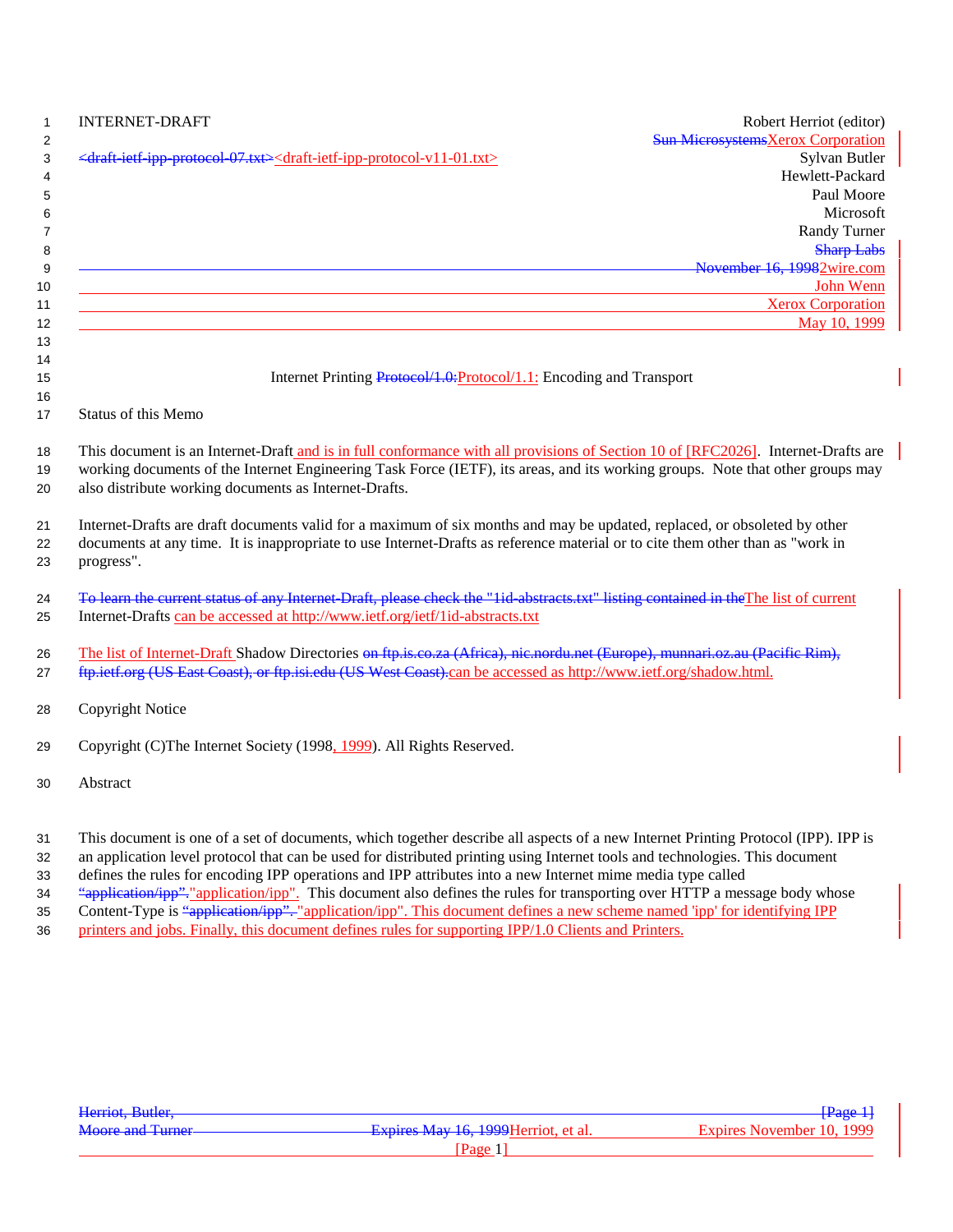- 37 The full set of IPP documents includes:
- 38 Design Goals for an Internet Printing Protocol  $\frac{[ipp+req][rfc2567]}{[ipp+req][rfc2567]}$
- 39 Rationale for the Structure and Model and Protocol for the Internet Printing Protocol  $\frac{1}{1}$ [rfc2568]
- 40 Internet Printing Protocol/1.0:Protocol/1.1: Model and Semantics [ipp-mod]
- 41 Internet Printing Protocol/1.0:Protocol/1.1: Encoding and Transport (this document)
- 42 Internet Printing Protocol/1.0: Implementer'sProtocol/1.1: Implementer's Guide [ipp-iig]
- 43 Mapping between LPD and IPP Protocols  $\frac{f_{\text{ipp}} \text{lpd}}{f_{\text{F}}f_{\text{C}}}$
- 44 The document, "Design" Design Goals for an Internet Printing Protocol", protocol", takes a broad look at distributed printing
- 45 functionality, and it enumerates real-life scenarios that help to clarify the features that need to be included in a printing protocol
- 46 for the Internet. It identifies requirements for three types of users: end users, operators, and administrators. It calls out a subset of
- 47 end user requirements that are satisfied in  $\frac{IPP}{1.0}$ . [PP/1.1.] Operator and administrator requirements are out of scope for version 48 1.1.
- 49 1.0.The document, "Rationale for the Structure and Model and Protocol for the Internet Printing Protocol", describes IPP from a 50 high level view, defines a roadmap for the various documents that form the suite of IPP specifications, and gives background and 51 rationale for the IETF working group's major decisions.
- 52 The document, "Rationale for the Structure and Model and Protocol for the Internet Printing Protocol", describes IPP from a high 53 level view, defines a roadmap for the various documents that form the suite of IPP specifications, and gives background and
- 54 rationale for the IETF working group's major decisions.
- 55 The document, "Internet Printing Protocol/1.0: Model and Semantics","Internet Printing Protocol/1.1: Model and Semantics", 56 describes a simplified model with abstract objects, their attributes, and their operations that are independent of encoding and 57 transport. It introduces a Printer and a Job object. The Job object optionally supports multiple documents per Job. It also 58 addresses security, internationalization, and directory issues.
- 59 This document "Internet Printing Protocol/1.0: Implementer's Guide", The document "Internet Printing Protocol/1.1: 60 Implementer's Guide", gives advice to implementers of IPP clients and IPP objects.
- 61 The document "Mapping" Mapping between LPD and IPP Protocols" protocols" gives some advice to implementers of gateways
- 62 between IPP and LPD (Line Printer Daemon) implementations.

|        | <del> Page 3 </del>                  |
|--------|--------------------------------------|
|        |                                      |
|        | Expires November 10, 1999            |
|        |                                      |
| Page 2 |                                      |
|        | Expires May 16, 1999 Herriot, et al. |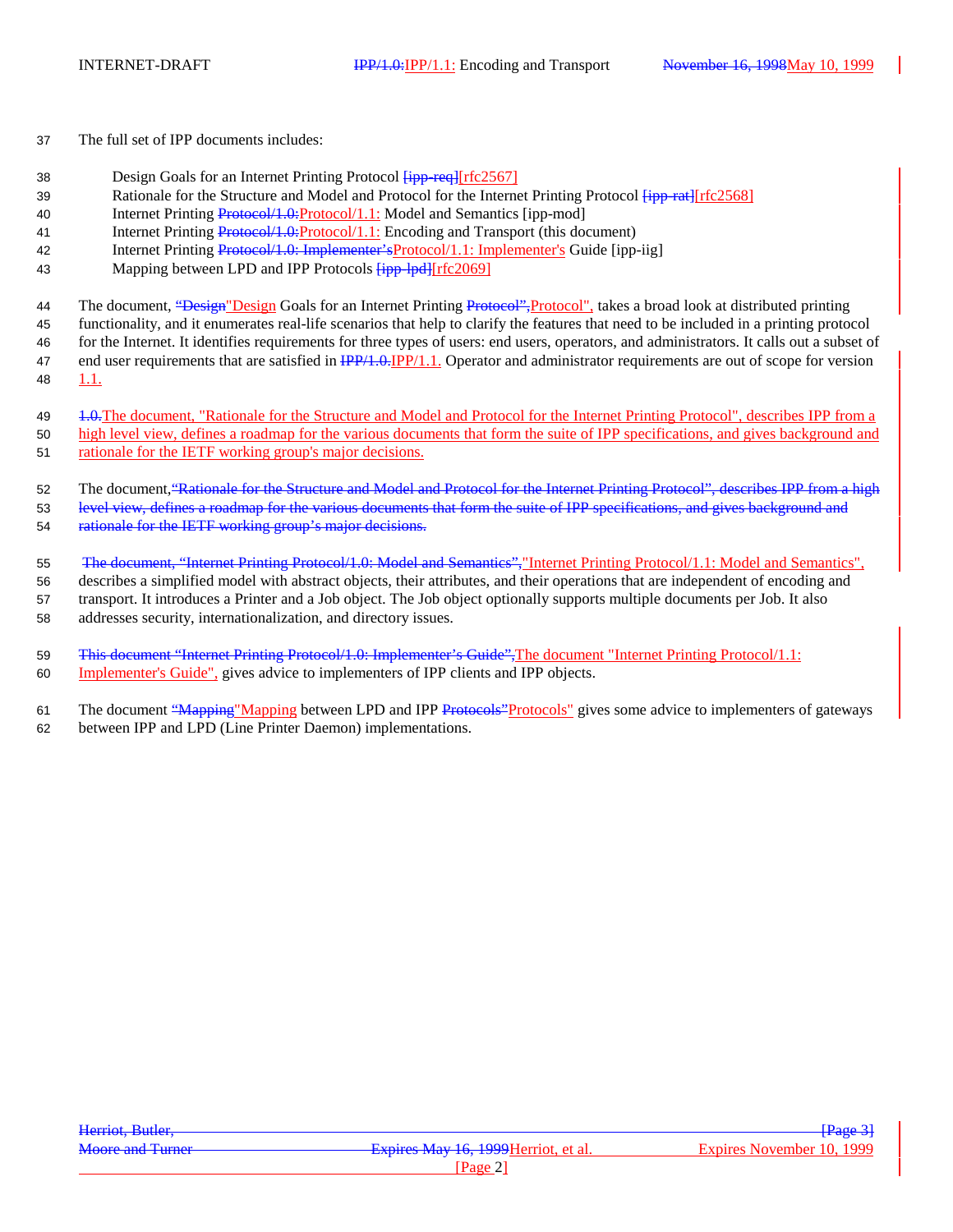| ×<br>I<br>×<br>۰, | ×<br>¢<br>۰. |
|-------------------|--------------|

### Table of Contents

| 64     | 1.  |                            |  |  |
|--------|-----|----------------------------|--|--|
| 65     | 2.  |                            |  |  |
| 66     | 3.  |                            |  |  |
| 67     |     | 3.1                        |  |  |
| 68     |     | 3.2                        |  |  |
| 69     |     |                            |  |  |
| 70     |     | 3.4                        |  |  |
| 71     |     | 3.5                        |  |  |
| 72     |     | 3.6                        |  |  |
| 73     |     | 3.7<br>Tags <sup>8</sup>   |  |  |
| 74     |     |                            |  |  |
| 75     |     |                            |  |  |
| 76     |     |                            |  |  |
| 77     |     |                            |  |  |
| 78     |     | Value Length<br>12<br>3.10 |  |  |
| 79     |     |                            |  |  |
| 80     |     | 3.12 Data 14               |  |  |
| 81     | 4.  |                            |  |  |
| 82     | 5.  |                            |  |  |
| 83     | 6.  |                            |  |  |
| 84     | 7.  |                            |  |  |
| 85     |     | 7.1                        |  |  |
| 86     |     |                            |  |  |
| 87     | 8.  |                            |  |  |
| 88     | 9.  |                            |  |  |
| 89     | 10. |                            |  |  |
| 90     | 11. |                            |  |  |
| 91     |     |                            |  |  |
| 92     |     |                            |  |  |
| 93     |     |                            |  |  |
| 94     |     |                            |  |  |
| 95     |     |                            |  |  |
| 96     |     |                            |  |  |
| 97     |     |                            |  |  |
| 98     |     |                            |  |  |
| 99     | 12. |                            |  |  |
| $00\,$ | 13. |                            |  |  |
| 01     | 14. |                            |  |  |

#### 1. Introduction 102

This document contains the rules for encoding IPP operations and describes two layers: the transport layer and the operation 103 104 layer.

105 The transport layer consists of an HTTP/1.1 request or response. RFC 2068 [rfc2068] describes HTTP/1.1. This document specifies the HTTP headers that an IPP implementation supports. 106

The operation layer consists of a message body in an HTTP request or response. The document "Internet Printing 107

Protocol/1.0: Protocol/1.1: Model and Semantics" [ipp-mod] defines the semantics of such a message body and the supported 108 values. This document specifies the encoding of an IPP operation. The aforementioned document [ipp-mod] is henceforth 109 referred to as the "IPP model document" IPP model document" 110

| <del>Herriot, Butler</del> |                                      | <del>Page 31</del>        |
|----------------------------|--------------------------------------|---------------------------|
| <b>Moore and Turner</b>    | Expires May 16, 1999 Herriot, et al. | Expires November 10, 1999 |
|                            |                                      |                           |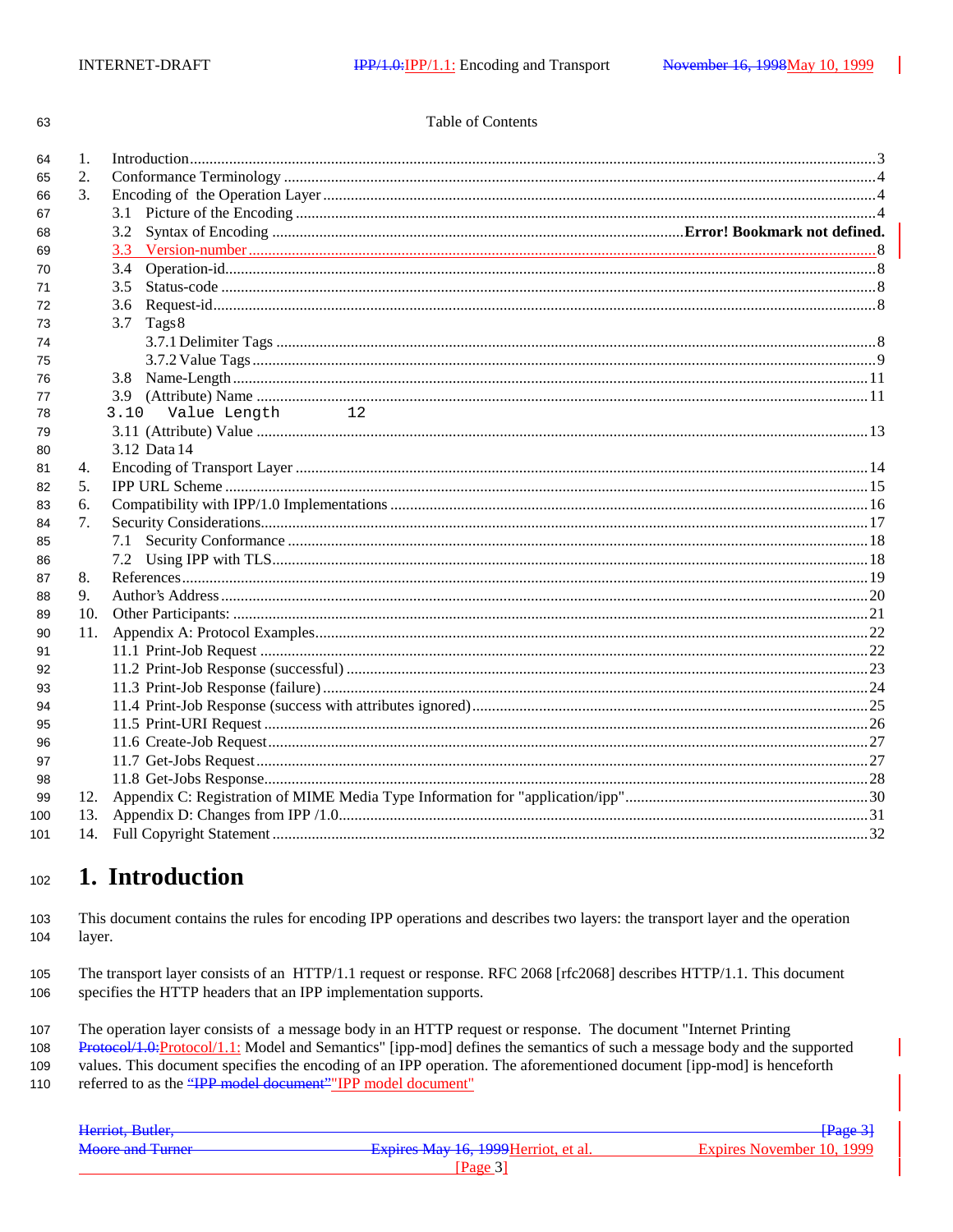# **2. Conformance Terminology**

 The key words "MUST", "MUST NOT", "REQUIRED", "SHOULD", "SHOULD NOT", "RECOMMENDED", "MAY", and "OPTIONAL" in this document are to be interpreted as described in RFC 2119 [rfc2119].

# **3. Encoding of the Operation Layer**

 The operation layer MUST contain a single operation request or operation response. Each request or response consists of a sequence of values and attribute groups. Attribute groups consist of a sequence of attributes each of which is a name and value. Names and values are ultimately sequences of octets

The encoding consists of octets as the most primitive type. There are several types built from octets, but three important types are

 integers, character strings and octet strings, on which most other data types are built. Every character string in this encoding MUST be a sequence of characters where the characters are associated with some charset and some natural language. A character

121 string MUST be in "reading order" reading order" with the first character in the value (according to reading order) being the

first character in the encoding. A character string whose associated charset is US-ASCII whose associated natural language is US

English is henceforth called a US-ASCII-STRING. A character string whose associated charset and natural language are specified

in a request or response as described in the model document is henceforth called a LOCALIZED-STRING. An octet string

125 MUST be in "IPP" IPP model document order" order" with the first octet in the value (according to the IPP model document

126 order) being the first octet in the encoding Every integer in this encoding MUST be encoded as a signed integer using two's-127 complement two's-complement binary encoding with big-endian format (also known as "network order" and "most" network

128 order" and "most significant byte first"). The number of octets for an integer MUST be 1, 2 or 4, depending on usage in the

protocol. Such one-octet integers, henceforth called SIGNED-BYTE, are used for the version-number and tag fields. Such two-

byte integers, henceforth called SIGNED-SHORT are used for the operation-id, status-code and length fields. Four byte integers,

henceforth called SIGNED-INTEGER, are used for values fields and the sequence number.

The following two sections present the operation layer in two ways

- informally through pictures and description
- 134 <sup>-</sup> formally through Augmented Backus-Naur Form (ABNF), as specified by RFC 2234 [rfc2234]

### **3.1 Picture of the Encoding**

The encoding for an operation request or response consists of:

| Herriot, Butler,        |                                      | $\frac{P_{\text{age}}}{P_{\text{age}}}$ |
|-------------------------|--------------------------------------|-----------------------------------------|
| <b>Moore and Turner</b> | Expires May 16, 1999 Herriot, et al. | Expires November 10, 1999               |
|                         | Page 41                              |                                         |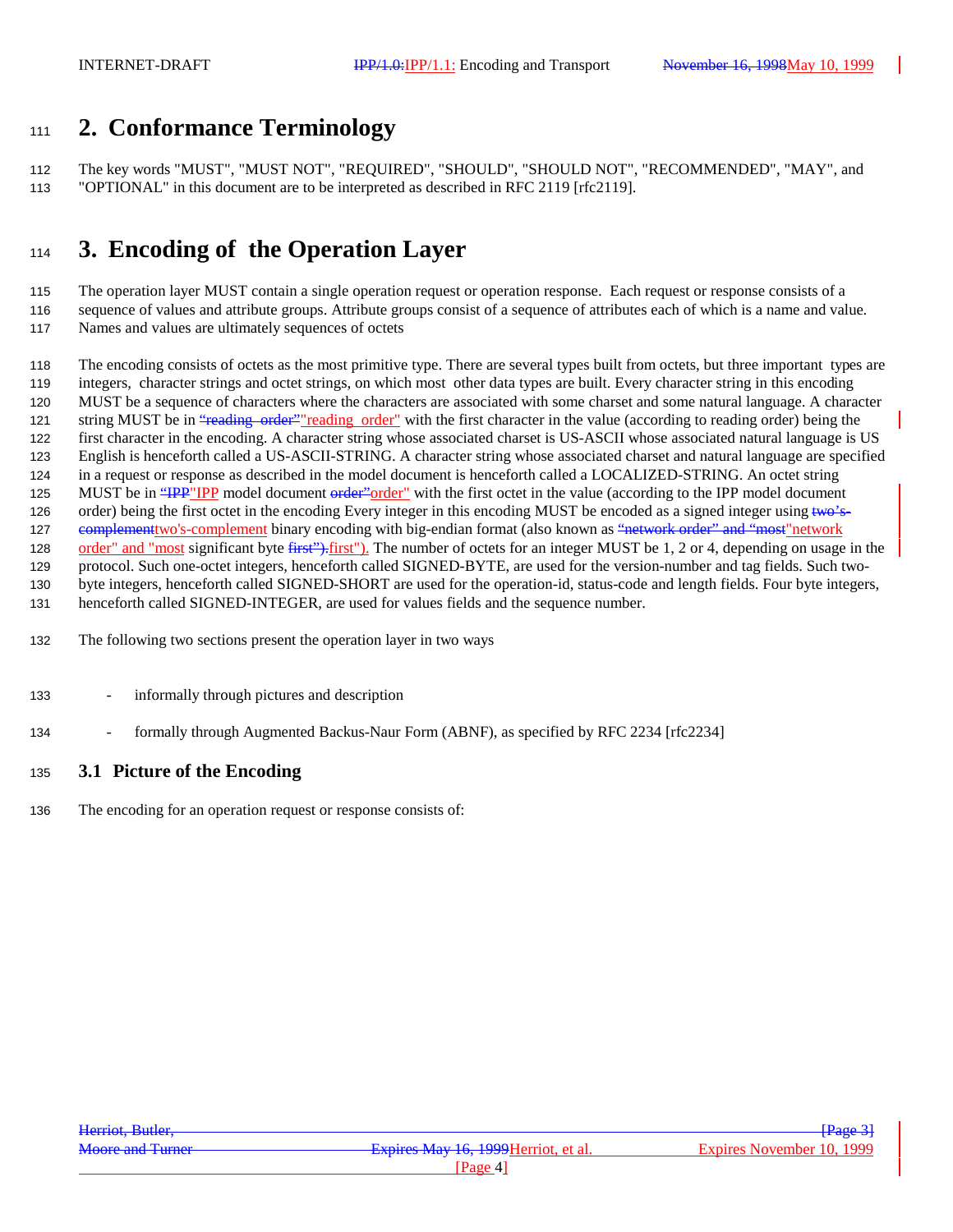| 137                      |                                                        |         |                    |
|--------------------------|--------------------------------------------------------|---------|--------------------|
| 138<br>139               | version-number                                         |         | 2 bytes - required |
| 140<br>141<br>142<br>143 | operation-id (request)<br>or<br>status-code (response) |         | 2 bytes - required |
| 144<br>145               | request-id                                             |         | 4 bytes - required |
| 146<br>147               | xxx-attributes-tag                                     | 1 byte  | $-0$ or more       |
| 148<br>149               | xxx-attribute-sequence                                 | n bytes |                    |
| 150<br>151               | end-of-attributes-tag                                  |         | 1 byte - required  |
| 152<br>153               | data                                                   |         | q bytes - optional |
|                          |                                                        |         |                    |

154 The xxx-attributes-tag and xxx-attribute-sequence represents four different values of "xxx", "xxx", namely, operation, job, printer and unsupported. The xxx-attributes-tag and an xxx-attribute-sequence represent attribute groups in the model document. The xxx-attributes-tag identifies the attribute group and the xxx-attribute-sequence contains the attributes.

 The expected sequence of xxx-attributes-tag and xxx-attribute-sequence is specified in the IPP model document for each operation request and operation response.

 A request or response SHOULD contain each xxx-attributes-tag defined for that request or response even if there are no attributes except for the unsupported-attributes-tag which SHOULD be present only if the unsupported-attribute-sequence is non-empty. A receiver of a request MUST be able to process as equivalent empty attribute groups:

- a) an xxx-attributes-tag with an empty xxx-attribute-sequence,
- b) an expected but missing xxx-attributes-tag.

 The data is omitted from some operations, but the end-of-attributes-tag is present even when the data is omitted. Note, the xxx-165 attributes-tags and end-of-attributes-tag are called <del>'delimiter-tags'</del>, 'delimiter-tags'. Note: the xxx-attribute-sequence, shown above may consist of 0 bytes, according to the rule below.

An xxx-attributes-sequence consists of zero or more compound-attributes.

| 168 |                    |                     |
|-----|--------------------|---------------------|
| 169 | compound-attribute | s bytes - 0 or more |
| 170 |                    |                     |

A compound-attribute consists of an attribute with a single value followed by zero or more additional values.

172 Note: a <del>'compound-attribute''compound-attribute'</del> represents a single attribute in the model document. The <del>'additional</del> 173 value<sup>2</sup>'additional value' syntax is for attributes with 2 or more values.

Each attribute consists of: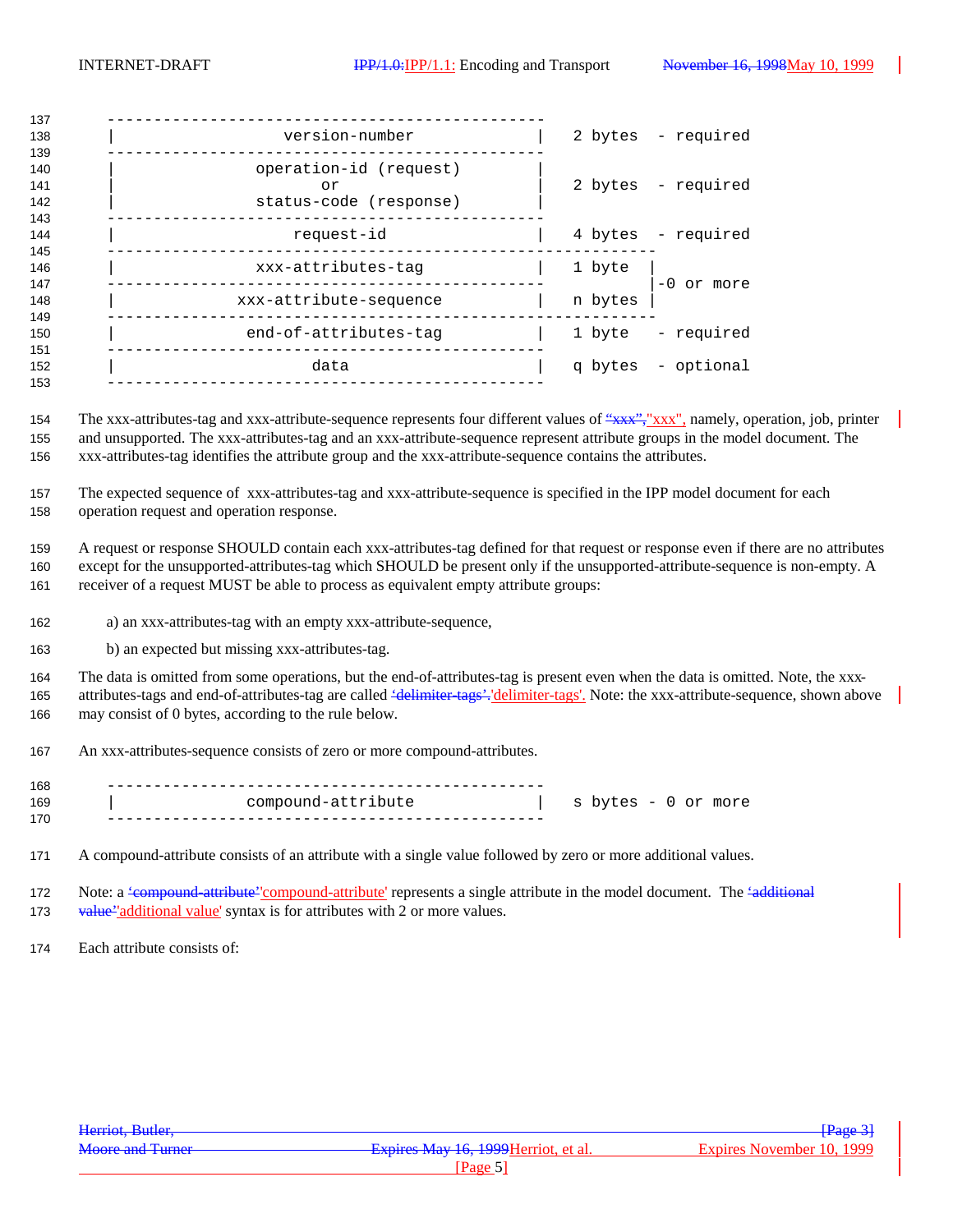|                | value-tag                                                                | 1 byte  |                    |
|----------------|--------------------------------------------------------------------------|---------|--------------------|
|                | . _ _ _ _ _ _ _ _ _ _ _ _ _ _<br>name-length (value is u)                | 2 bytes |                    |
|                | name                                                                     | u bytes |                    |
|                | value-length (value is v)                                                | 2 bytes |                    |
|                | value                                                                    | v bytes |                    |
|                |                                                                          |         |                    |
|                | An additional value consists of:                                         |         |                    |
|                | ----------------<br>value-tag<br>---------------------------             | 1 byte  |                    |
|                | name-length (value is 0x0000)                                            | 2 bytes |                    |
|                | value-length (value is w)                                                | 2 bytes | $-0$ or more       |
|                | value                                                                    | w bytes |                    |
|                |                                                                          |         |                    |
|                |                                                                          |         |                    |
|                | _______________<br>_________.<br>-----------<br>version-number           |         | 2 bytes - required |
|                |                                                                          |         |                    |
|                | operation-id (request)<br>or                                             |         | 2 bytes - required |
|                | status-code (response)<br>________________________<br>request-id         |         | 4 bytes - required |
|                | tag (delimiter-tag or value-tag)                                         | 1 byte  |                    |
|                | empty or rest of attribute                                               | x bytes | $-0$ or more       |
|                | -----------------<br>end-of-attributes-tag                               | 2 bytes | - required         |
|                |                                                                          |         |                    |
|                | data<br>------------------<br>__________________                         | y bytes | - optional         |
|                | The value of the tag determines whether the bytes following the tag are: |         |                    |
| $\overline{a}$ | attributes                                                               |         |                    |
|                | data                                                                     |         |                    |

| Herriot, Butler,        |                                      | <del>[Page 3]</del>       |
|-------------------------|--------------------------------------|---------------------------|
| <b>Moore and Turner</b> | Expires May 16, 1999 Herriot, et al. | Expires November 10, 1999 |
|                         | [Page 6]                             |                           |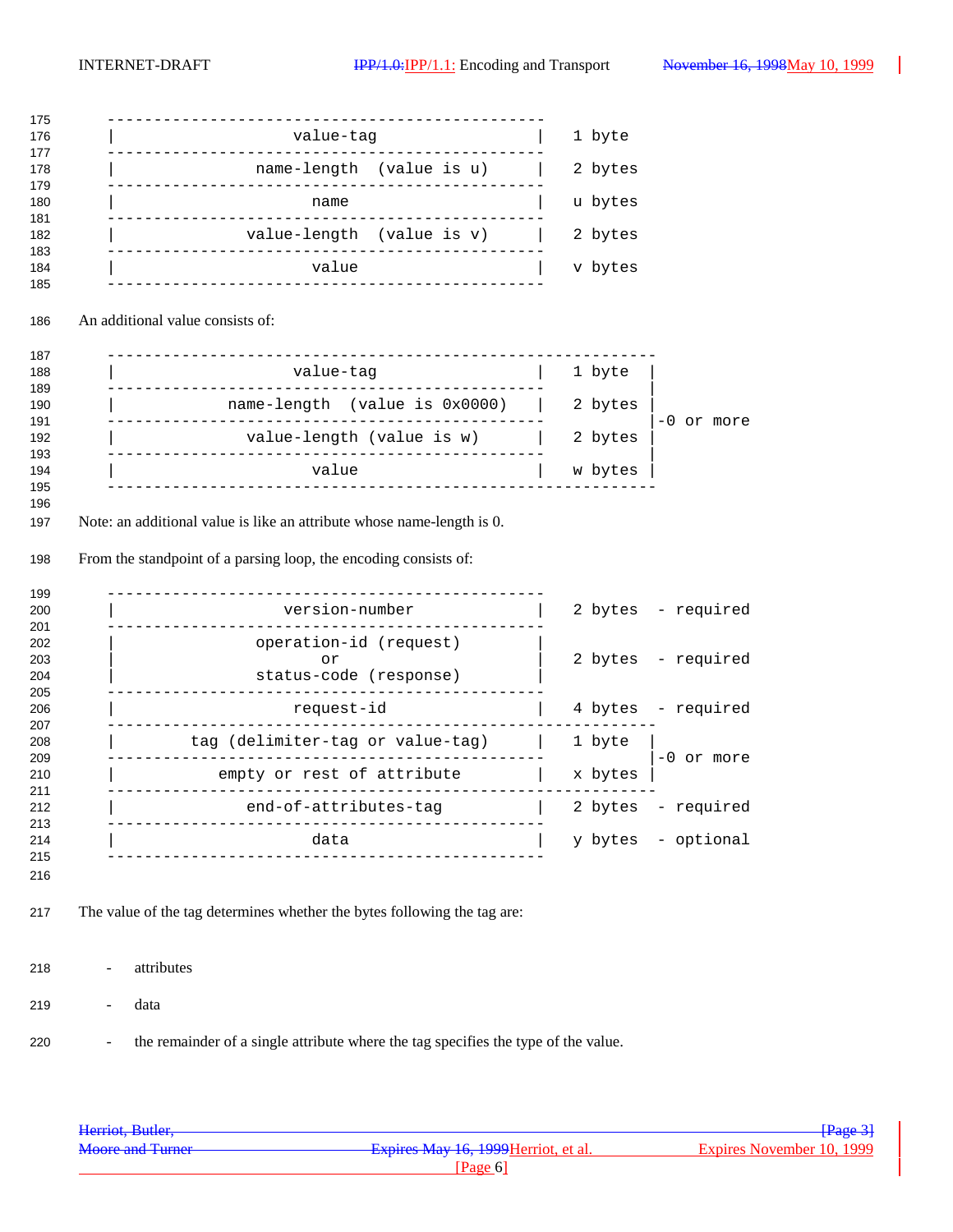## **3.2 Syntax of Encoding**

222 The syntax below is ABNF [rfc2234] except 'strings of literals' strings of literals' MUST be case sensitive. For example 'a''a' 223 means lower case  $\frac{4a^3a}{a}$  and not upper case  $\frac{4A^3a}{a}$ . In addition, SIGNED-BYTE and SIGNED-SHORT fields are represented as 224  $\frac{(0.65 \times 10^{8} \text{ K})}{24}$  values which show their range of values.

| 225 | $ipp-message = ipp-request / ipp-response$                                                            |                                                                                                                              |  |
|-----|-------------------------------------------------------------------------------------------------------|------------------------------------------------------------------------------------------------------------------------------|--|
| 226 | $ipp-request = version-number operation-id request-id$                                                |                                                                                                                              |  |
| 227 | *(xxx-attributes-tag xxx-attribute-sequence) end-of-attributes-tag data                               |                                                                                                                              |  |
| 228 | ipp-response = version-number status-code request-id                                                  |                                                                                                                              |  |
| 229 | *(xxx-attributes-tag xxx-attribute-sequence) end-of-attributes-tag data                               |                                                                                                                              |  |
| 230 | $xxx$ -attribute-sequence = *compound-attribute                                                       |                                                                                                                              |  |
| 231 |                                                                                                       |                                                                                                                              |  |
| 232 | xxx-attributes-tag = operation-attributes-tag / job-attributes-tag /                                  |                                                                                                                              |  |
| 233 | printer-attributes-tag / unsupported-attributes-tag                                                   |                                                                                                                              |  |
| 234 |                                                                                                       |                                                                                                                              |  |
| 235 | $version-number = majorversion-number minor-version-number$                                           |                                                                                                                              |  |
| 236 | major-version-number = $SIGNED-BYTE$ ; initially %d1                                                  |                                                                                                                              |  |
| 237 | minor-version-number = $SIGNED-BYTE$ ; initially %d0                                                  |                                                                                                                              |  |
| 238 |                                                                                                       |                                                                                                                              |  |
| 239 | operation-id = SIGNED-SHORT ; mapping from model defined below                                        |                                                                                                                              |  |
| 240 | status-code = SIGNED-SHORT ; mapping from model defined below                                         |                                                                                                                              |  |
| 241 | request-id = SIGNED-INTEGER ; whose value is $> 0$                                                    |                                                                                                                              |  |
| 242 |                                                                                                       |                                                                                                                              |  |
| 243 | $compound-attribute = attribute * additional-values$                                                  |                                                                                                                              |  |
| 244 |                                                                                                       |                                                                                                                              |  |
| 245 | attribute = value-tag name-length name value-length value                                             |                                                                                                                              |  |
| 246 | $additional-values = value-tag zero-name-length value-length value$                                   |                                                                                                                              |  |
| 247 |                                                                                                       |                                                                                                                              |  |
| 248 | name-length = $SIGNED-SHORT$ ; number of octets of $\frac{4}{1}$ ame <sup>-1</sup> name <sup>-1</sup> |                                                                                                                              |  |
| 249 |                                                                                                       |                                                                                                                              |  |
| 250 | value-length = SIGNED-SHORT ; number of octets of $\frac{4 \text{ value}}{2}$ value                   |                                                                                                                              |  |
| 251 | $value = OCTET-STRING$                                                                                |                                                                                                                              |  |
| 252 |                                                                                                       |                                                                                                                              |  |
| 253 | $data = OCTET-STRING$                                                                                 |                                                                                                                              |  |
| 254 |                                                                                                       |                                                                                                                              |  |
| 255 | zero-name-length = $%x00.00$                                                                          | ; name-length of 0                                                                                                           |  |
| 256 | operation-attributes-tag = $%x01$                                                                     | ; tag of 1                                                                                                                   |  |
| 257 | job-attributes-tag<br>$=$ % x02                                                                       | ; tag of $2$                                                                                                                 |  |
| 258 | printer-attributes-tag = $%x04$                                                                       | ; tag of 4                                                                                                                   |  |
| 259 | unsupported- attributes-tag = $%x05$<br>; tag of $5$                                                  |                                                                                                                              |  |
| 260 | end-of-attributes-tag = $%x03$                                                                        | ; tag of $3$                                                                                                                 |  |
| 261 | value-tag = $%x10$ -FF                                                                                |                                                                                                                              |  |
| 262 |                                                                                                       |                                                                                                                              |  |
| 263 | $SIGNED-BYTE = BYTE$                                                                                  |                                                                                                                              |  |
| 264 | $SIGNED-SHORT = 2BYTE$                                                                                |                                                                                                                              |  |
| 265 | $SIGNED-INTER = 4BYTE$                                                                                |                                                                                                                              |  |
| 266 | $DIGIT = %x30-39$ ; "0" to "9"                                                                        |                                                                                                                              |  |
| 267 | LALPHA = $\%x61-7A$ ; "a" to "z"                                                                      |                                                                                                                              |  |
| 268 | $BYTE = %x00-FF$                                                                                      |                                                                                                                              |  |
| 269 | $OCTET-STRING = *BYTE$                                                                                |                                                                                                                              |  |
| 270 |                                                                                                       |                                                                                                                              |  |
| 271 |                                                                                                       | The syntax allows an xxx-attributes-tag to be present when the xxx-attribute-sequence that follows is empty. The syntax is   |  |
| 272 |                                                                                                       | defined this way to allow for the response of Get-Jobs where no attributes are returned for some job-objects. Although it is |  |

| <del>Herriot, Butler,</del> |                                      | $\text{Case} 3$           |
|-----------------------------|--------------------------------------|---------------------------|
| <b>Moore and Turner</b>     | Expires May 16, 1999 Herriot, et al. | Expires November 10, 1999 |
|                             | Page                                 |                           |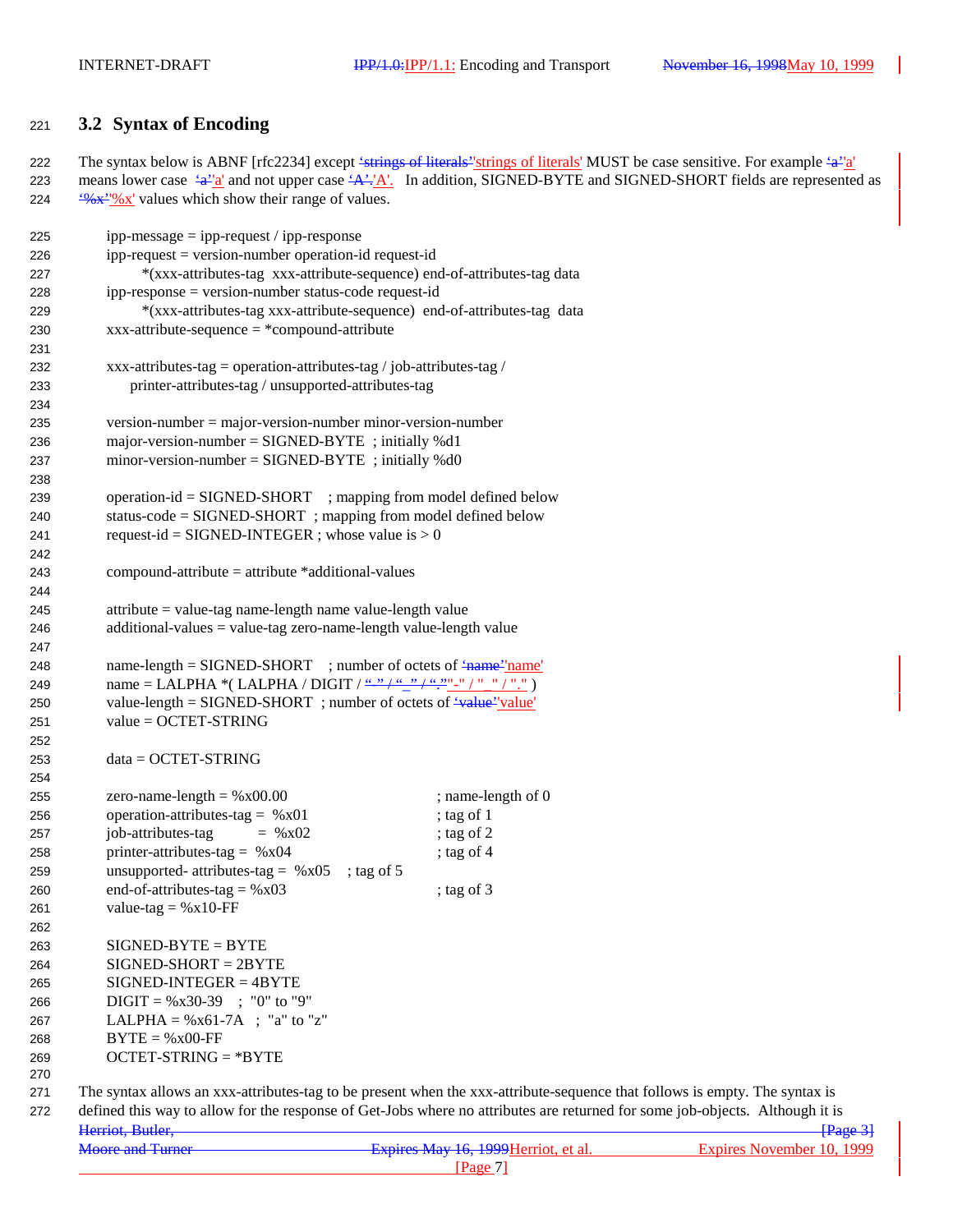RECOMMENDED that the sender not send an xxx-attributes-tag if there are no attributes (except in the Get-Jobs response just mentioned), the receiver MUST be able to decode such syntax.

#### **3.3 Version-number**

 The version-number MUST consist of a major and minor version-number, each of which MUST be represented by a SIGNED-277 BYTE. The protocol described in this document MUST have a major version-number of  $1 (0x01)$  and a minor version-number of 278  $0 \frac{(\theta x \theta)}{1} \frac{(\theta x \theta)}{1}$ . The ABNF for these two bytes MUST be  $\frac{\theta x \theta}{1.00 \cdot \frac{\theta x \theta}{1.00 \cdot \frac{1}{1.00}}}{1.01}$ .

#### **3.4 Operation-id**

 Operation-ids are defined as enums in the model document. An operation-ids enum value MUST be encoded as a SIGNED-SHORT.

Note: the values 0x4000 to 0xFFFF are reserved for private extensions.

### **3.5 Status-code**

Status-codes are defined as enums in the model document. A status-code enum value MUST be encoded as a SIGNED-SHORT.

- The status-code is an operation attribute in the model document. In the protocol, the status-code is in a special position, outside of the operation attributes.
- If an IPP status-code is returned, then the HTTP Status-Code MUST be 200 (successful-ok). With any other HTTP Status-Code value, the HTTP response MUST NOT contain an IPP message-body, and thus no IPP status-code is returned.

### **3.6 Request-id**

 The request-id allows a client to match a response with a request. This mechanism is unnecessary in HTTP, but may be useful when application/ipp entity bodies are used in another context.

 The request-id in a response MUST be the value of the request-id received in the corresponding request. A client can set the request-id in each request to a unique value or a constant value, such as 1, depending on what the client does with the request-id returned in the response. The value of the request-id MUST be greater than zero.

### **3.7 Tags**

- There are two kinds of tags:
- delimiter tags: delimit major sections of the protocol, namely attributes and data
- value tags: specify the type of each attribute value
- 3.7.1 Delimiter Tags
- The following table specifies the values for the delimiter tags:

| Herriot, Butler,        |                                      | <del> Page 3 </del>       |
|-------------------------|--------------------------------------|---------------------------|
| <b>Moore and Turner</b> | Expires May 16, 1999 Herriot, et al. | Expires November 10, 1999 |
|                         | Page 8                               |                           |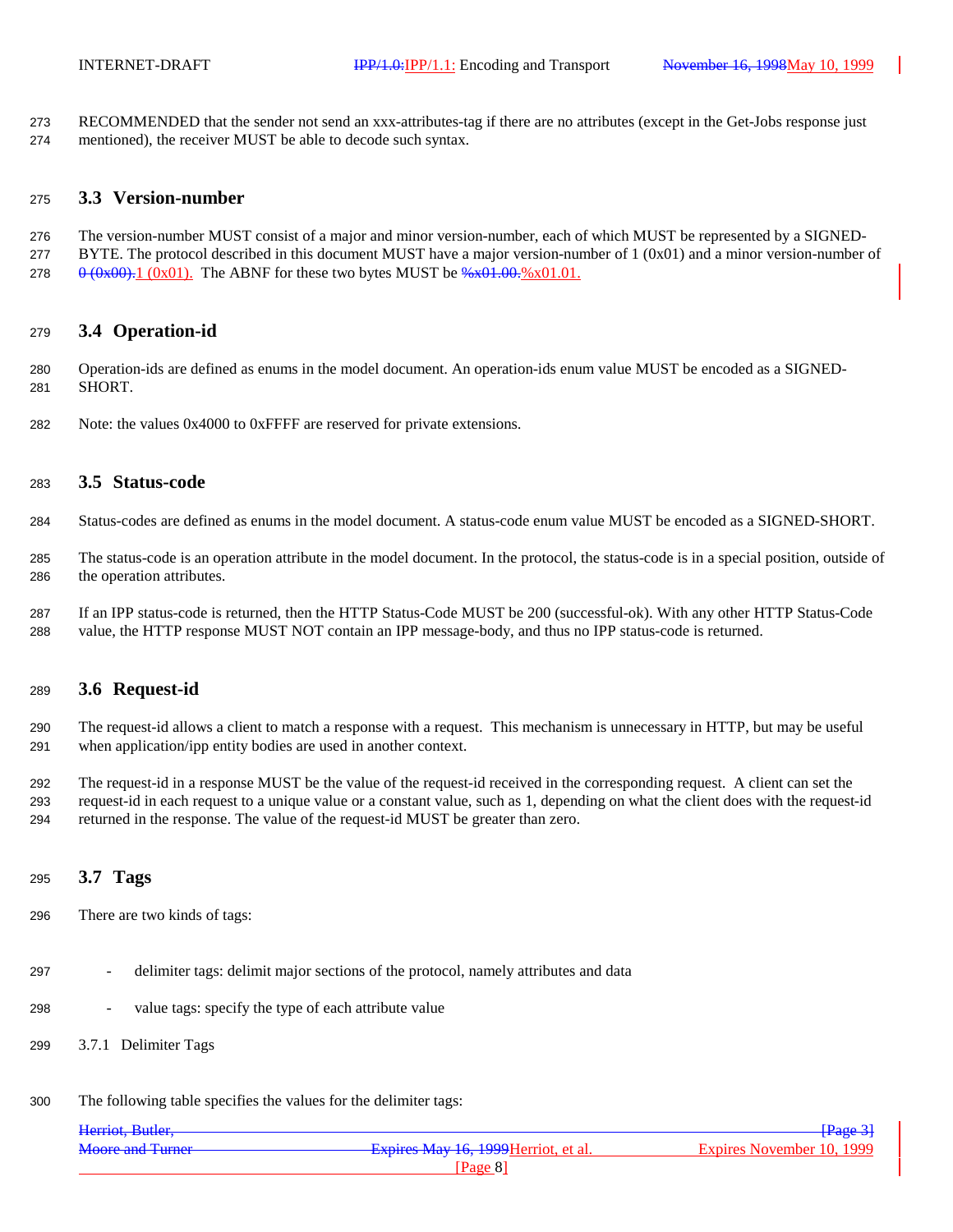| Tag Value (Hex) | <b>Delimiter</b>                                   |  |
|-----------------|----------------------------------------------------|--|
| 0x00            | reserved                                           |  |
| 0x01            | operation-attributes-tag                           |  |
| 0x02            | job-attributes-tag                                 |  |
| 0x03            | end-of-attributes-tag                              |  |
| 0x04            | printer-attributes-tag                             |  |
| 0x05            | unsupported-attributes-tag                         |  |
| $0x06-0x0e$     | reserved for future delimiters                     |  |
| 0x0F            | reserved for future chunking-end-of-attributes-tag |  |

301 When an xxx-attributes-tag occurs in the protocol, it MUST mean that zero or more following attributes up to the next delimiter 302 tag are attributes belonging to group xxx as defined in the model document, where xxx is operation, job, printer, unsupported.

 Doing substitution for xxx in the above paragraph, this means the following. When an operation-attributes-tag occurs in the protocol, it MUST mean that the zero or more following attributes up to the next delimiter tag are operation attributes as defined in the model document. When an job-attributes-tag occurs in the protocol, it MUST mean that the zero or more following attributes up to the next delimiter tag are job attributes or job template attributes as defined in the model document. When a printer-attributes-tag occurs in the protocol, it MUST mean that the zero or more following attributes up to the next delimiter tag are printer attributes as defined in the model document. When an unsupported-attributes-tag occurs in the protocol, it MUST mean that the zero or more following attributes up to the next delimiter tag are unsupported attributes as defined in the model document.

311 The operation-attributes-tag and end-of-attributes-tag MUST each occur exactly once in an operation. The operation-attributes-312 tag MUST be the first tag delimiter, and the end-of-attributes-tag MUST be the last tag delimiter. If the operation has a

313 document-content group, the document data in that group MUST follow the end-of-attributes-tag.

314 Each of the other three xxx-attributes-tags defined above is OPTIONAL in an operation and each MUST occur at most once in 315 an operation, except for job-attributes-tag in a Get-Jobs response which may occur zero or more times.

316 The order and presence of delimiter tags for each operation request and each operation response MUST be that defined in the 317 model document. For further details, see section 3.9 ""(Attribute) Name" and section 11 "Appendix A: Protocol Examples".".

318 A Printer MUST treat the reserved delimiter tags differently from reserved value tags so that the Printer knows that there is an 319 entire attribute group that it doesn't understand as opposed to a single value that it doesn't understand.

320 3.7.2 Value Tags

321 The remaining tables show values for the value-tag, which is the first octet of an attribute. The value-tag specifies the type of the 322 value of the attribute. The following table specifies the "out-of-band" out-of-band" values for the value-tag.

| Tag Value (Hex) | <b>Meaning</b>                            |
|-----------------|-------------------------------------------|
| 0x10            | unsupported                               |
| 0x11            | reserved for future 'default'             |
| 0x11            | reserved for future 'default'             |
| 0x12            | unknown                                   |
| 0x13            | no-value                                  |
| $0x14-0x1F$     | reserved for future "out-of-band" values. |
| $0x14-0x1F$     | reserved for future "out-of-band" values. |

323 The "unsupported" unsupported" value MUST be used in the attribute-sequence of an error response for those attributes which 324 the printer does not support. The "<del>default" "default</del>" value is reserved for future use of setting value back to their default value.

| Herriot, Butler,        |                                      | <del> Page 3</del>        |
|-------------------------|--------------------------------------|---------------------------|
| <b>Moore and Turner</b> | Expires May 16, 1999 Herriot, et al. | Expires November 10, 1999 |
|                         | Page                                 |                           |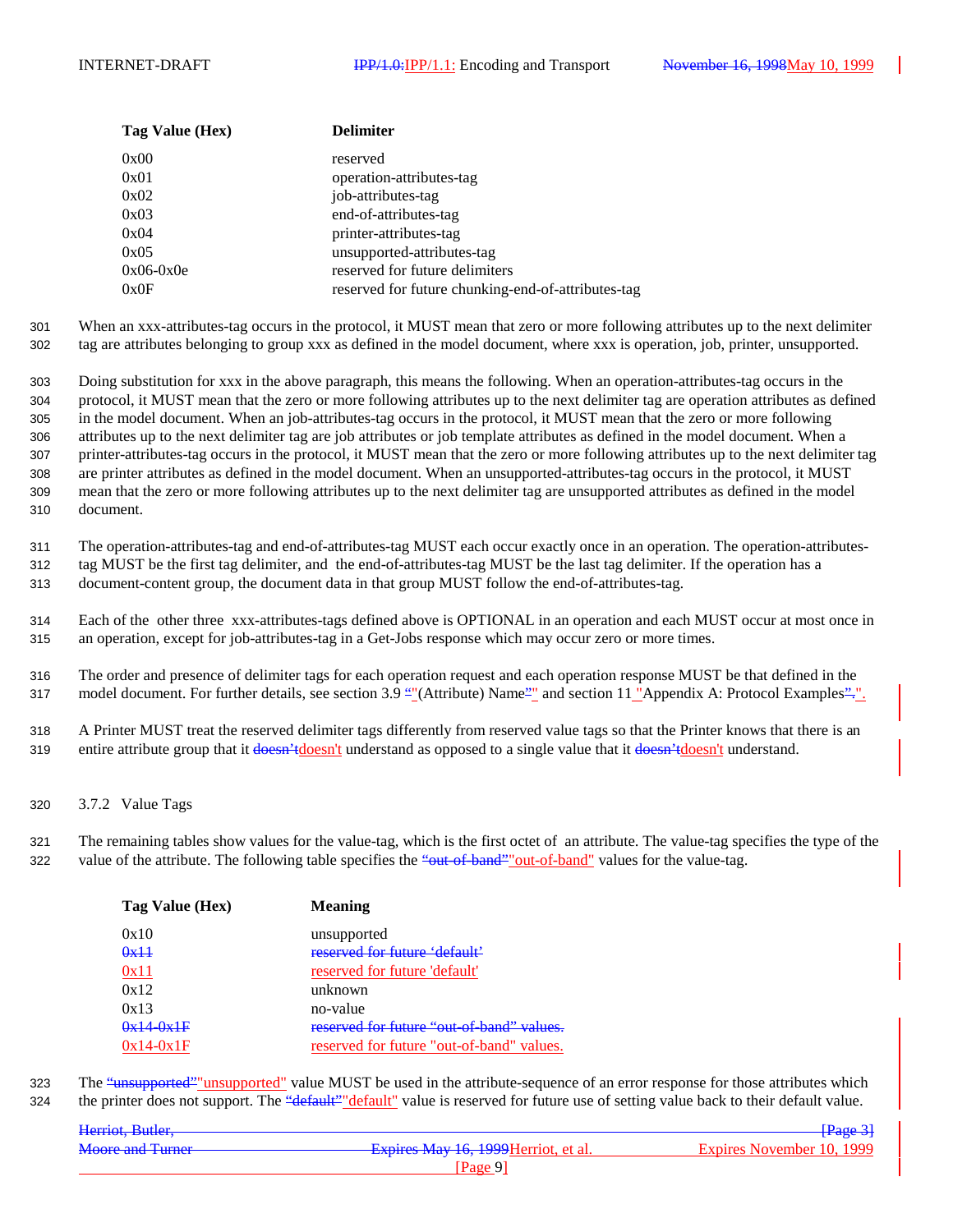- 325 The "unknown" unknown" value is used for the value of a supported attribute when its value is temporarily unknown. The "no-
- 326 value" no-value" value is used for a supported attribute to which no value has been assigned, e.g. "job-k-octets-supported" job-327 k-octets-supported" has no value if an implementation supports this attribute, but an administrator has not configured the printer 328 to have a limit.
- 329 The following table specifies the integer values for the value-tag:

| Tag Value (Hex) | <b>Meaning</b>                    |
|-----------------|-----------------------------------|
| 0x20            | reserved                          |
| 0x21            | integer                           |
| 0x22            | boolean                           |
| 0x23            | enum                              |
| $0x24-0x2F$     | reserved for future integer types |

- 330 NOTE:  $0x20$  is reserved for "generic integer" generic integer" if it should ever be needed.
- 331 The following table specifies the octetString values for the value-tag:

| <b>Meaning</b>                          |
|-----------------------------------------|
| octetString with an unspecified format  |
| dateTime                                |
| resolution                              |
| rangeOfInteger                          |
| reserved for collection (in the future) |
| textWithLanguage                        |
| nameWithLanguage                        |
| reserved for future octetString types   |
|                                         |

332 The following table specifies the character-string values for the value-tag:

| Tag Value (Hex) | <b>Meaning</b>                             |
|-----------------|--------------------------------------------|
| 0x40            | reserved                                   |
| 0x41            | textWithoutLanguage                        |
| 0x42            | nameWithoutLanguage                        |
| 0x43            | reserved                                   |
| 0x44            | keyword                                    |
| 0x45            | uri                                        |
| 0x46            | uriScheme                                  |
| 0x47            | charset                                    |
| 0x48            | naturalLanguage                            |
| 0x49            | mimeMediaType                              |
| $0x4A-0x5F$     | reserved for future character string types |

- 333 NOTE: 0x40 is reserved for "generic character-string" generic character-string" if it should ever be needed.
- 334 NOTE: an attribute value always has a type, which is explicitly specified by its tag; one such tag value is
- 335 "nameWithoutLanguage". An attribute's name has an implicit type, which is keyword.
- 336 The values 0x60-0xFF are reserved for future types. There are no values allocated for private extensions. A new type MUST be 337 registered via the type 2 registration process [ipp-mod].

| Herriot, Butler,        |                                      | $\frac{1}{2}$ $\frac{1}{2}$ |
|-------------------------|--------------------------------------|-----------------------------|
| <b>Moore and Turner</b> | Expires May 16, 1999 Herriot, et al. | Expires November 10, 1999   |
|                         | Page 10                              |                             |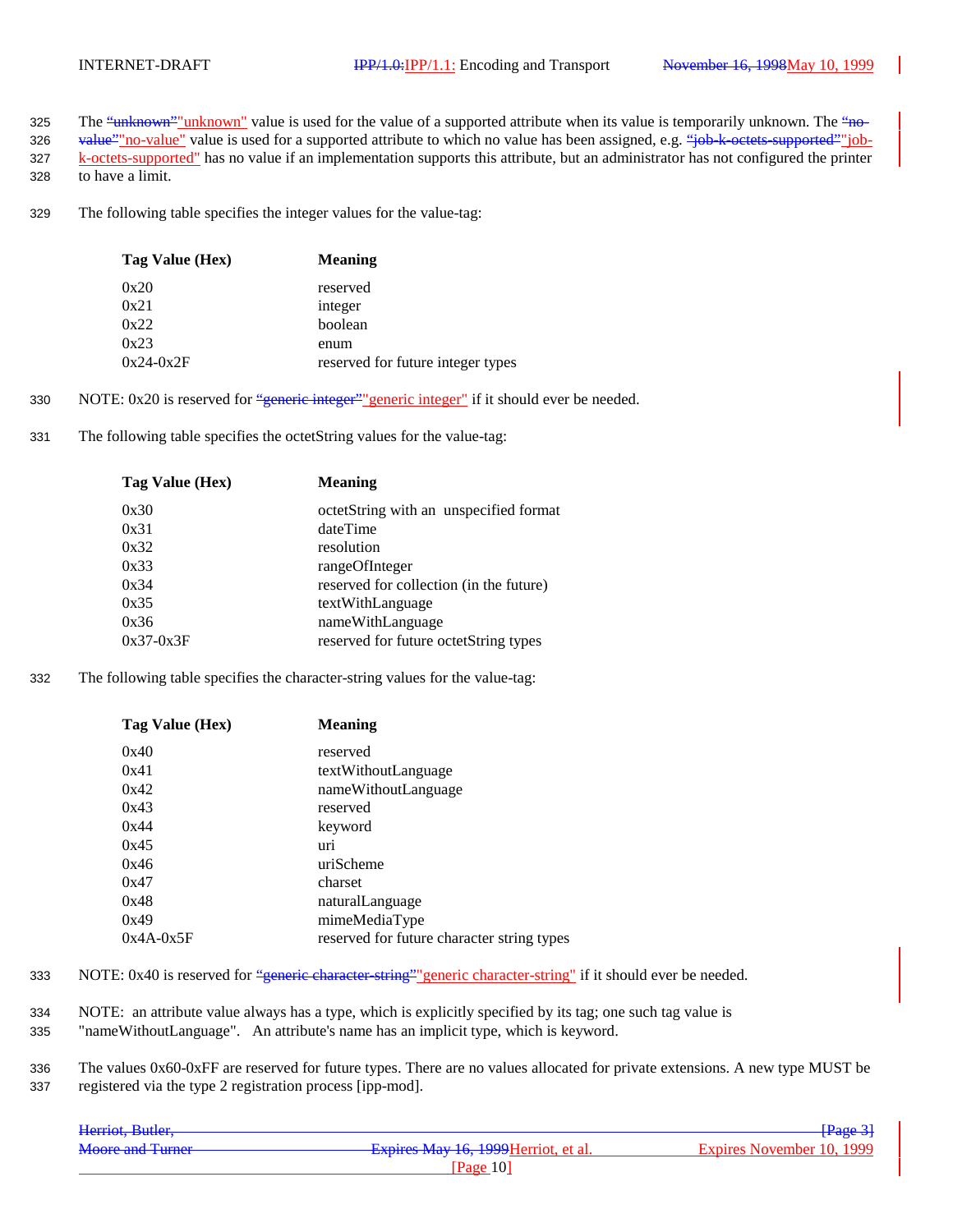The tag 0x7F is reserved for extending types beyond the 255 values available with a single byte. A tag value of 0x7F MUST signify that the first 4 bytes of the value field are interpreted as the tag value. Note, this future extension doesn't affect parsers that are unaware of this special tag. The tag is like any other unknown tag, and the value length specifies the length of a value which contains a value that the parser treats atomically. All these 4 byte tag values are currently unallocated except that the values 0x40000000-0x7FFFFFFF are reserved for experimental use.

### **3.8 Name-Length**

 The name-length field MUST consist of a SIGNED-SHORT. This field MUST specify the number of octets in the name field which follows the name-length field, excluding the two bytes of the name-length field.

 If a name-length field has a value of zero, the following name field MUST be empty, and the following value MUST be treated as an additional value for the preceding attribute. Within an attribute-sequence, if two attributes have the same name, the first occurrence MUST be ignored. The zero-length name is the only mechanism for multi-valued attributes.

### **3.9 (Attribute) Name**

 Some operation elements are called parameters in the model document [ipp-mod]. They MUST be encoded in a special position and they MUST NOT appear as an operation attributes. These parameters are:

| 352 | <del>□</del> <u>the set of the set of the set of the set of the set of the set of the set of the set of the set of the set of the set of the IPP model the IPP model with the IPP model with the IPP model with the IPP model with the s</u> |
|-----|----------------------------------------------------------------------------------------------------------------------------------------------------------------------------------------------------------------------------------------------|
| 353 | document MUST become the "version-number" version-number" field in the operation layer request or response.                                                                                                                                  |

- 354  $\theta$  "operation-id": "operation-id": The parameter named "operation-id" operation-id" in the IPP model document MUST 355 become the "operation-id" operation-id" field in the operation layer request.
- 356  $\Box$  "status-code": "status-code": The parameter named "status-code" in the IPP model document MUST 357 become the "status-code" status-code" field in the operation layer response.
- 358  $\Box$  "request-id": "request-id": The parameter named "request-id" request-id" in the IPP model document MUST become 359 the "request-id" request-id" field in the operation layer request or response.

 All Printer and Job objects are identified by a Uniform Resource Identifier (URI) [rfc2396] so that they can be persistently and unambiguously referenced. The notion of a URI is a useful concept, however, until the notion of URI is more stable (i.e., defined more completely and deployed more widely), it is expected that the URIs used for IPP objects will actually be URLs [rfc1738] [rfc1808]. Since every URL is a specialized form of a URI, even though the more generic term URI is used throughout the rest of this document, its usage is intended to cover the more specific notion of URL as well.

 Some operation elements are encoded twice, once as the request-URI on the HTTP Request-Line and a second time as a REQUIRED operation attribute in the application/ipp entity. These attributes are the target URI for theoperation:

- **Example 1** "printer-uri": When the target is a printer and the transport is HTTP or HTTPS (for SSL3 [ssl]), the targetoperation and 368 are called printer-uridefined in each operation in the IPP model document MUST be an operation attribute called "printer-uri" and it MUST also be specified outside of the operation layer as the request-URI on the Request-Line at the HTTP level.
- 371  $\Box$  "job-uri": When the target is a job and the transport is HTTP or HTTPS (for SSL3), the target job-uri of each operation in the IPP model document MUST be an operation attribute called "job-uri" and it MUST also be specified outside of the operation layer as the request-URI on the Request-Line at the HTTP level.

| Herriot, Butler, |                                      | <del> Page 3 </del>       |
|------------------|--------------------------------------|---------------------------|
| Moore and Turner | Expires May 16, 1999 Herriot, et al. | Expires November 10, 1999 |
|                  | Page $11$                            |                           |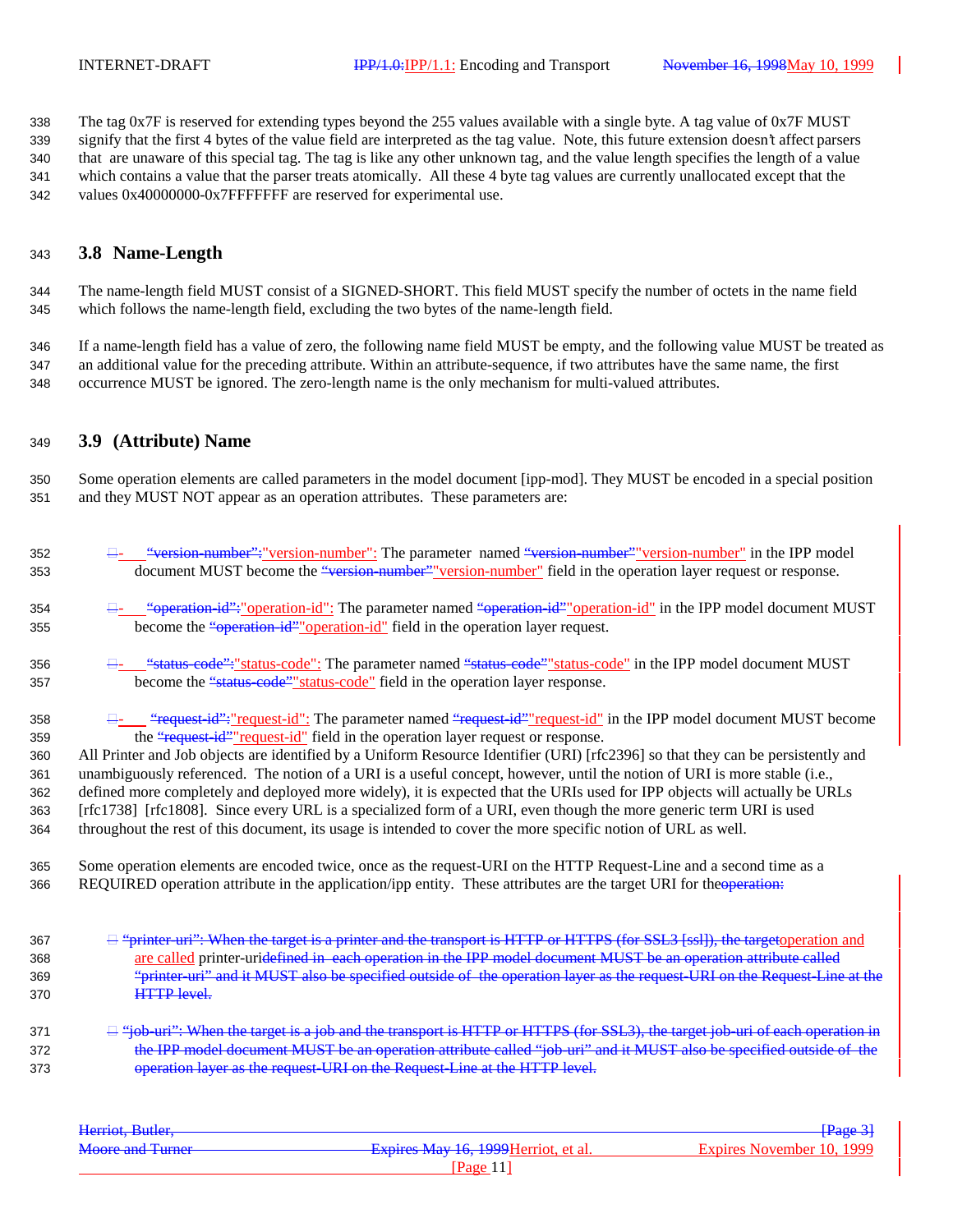$\Box$  and job-uri. Note: The target URI is included twice in an operation referencing the same IPP object, but the two URIs NEED NOT be literally identical. One can be a relative URI and the other can be an absolute URI. HTTP/1.1 allows clients to generate and send a relative URI rather than an absolute URI. A relative URI identifies a resource with the scope of the HTTP server, but does not include scheme, host or port. The following statements characterize how URLs should be used in the mapping of IPP onto HTTP/1.1:

- 1. Although potentially redundant, a client MUST supply the target of the operation both as an operation attribute and as a URI at the HTTP layer. The rationale for this decision is to maintain a consistent set of rules for mapping application/ipp to possibly many communication layers, even where URLs are not used as the addressing mechanism in the transport layer.
- 2. Even though these two URLs might not be literally identical (one being relative and the other being absolute), they MUST both reference the same IPP object.
- 3. The URI in the HTTP layer is either relative or absolute and is used by the HTTP server to route the HTTP request to the correct resource relative to that HTTP server. The HTTP server need not be aware of the URI within the operation request.
- 4. Once the HTTP server resource begins to process the HTTP request, it might get the reference to the appropriate IPP Printer object from either the HTTP URI (using to the context of the HTTP server for relative URLs) or from the URI within the operation request; the choice is up to the implementation.
- 5. HTTP URIs can be relative or absolute, but the target URI in the operation MUST be an absolute URI.

 The model document arranges the remaining attributes into groups for each operation request and response. Each such group MUST be represented in the protocol by an xxx-attribute-sequence preceded by the appropriate xxx-attributes-tag (See the table 394 below and section 11 "Appendix A: Protocol Examples"; "). In addition, the order of these xxx-attributes-tags and xxx-attribute-sequences in the protocol MUST be the same as in the model document, but the order of attributes within each xxx-attribute-

sequence MUST be unspecified. The table below maps the model document group name to xxx-attributes-sequence:

#### **Model Document Group** *xxx***-attributes-sequence**

| operations-attributes-sequence           |
|------------------------------------------|
| job-attributes-sequence                  |
| job-attributes-sequence                  |
| unsupported- attributes-sequence         |
| job-attributes-sequence                  |
| printer-attributes-sequence              |
| in a special position as described above |
|                                          |

If an operation contains attributes from more than one job object (e.g. Get-Jobs response), the attributes from each job object

- MUST be in a separate job-attribute-sequence, such that the attributes from the ith job object are in the ith job-attribute-sequence.
- See Section 11 "Appendix A: Protocol Examples"" for table showing the application of the rules above.

### **3.10 Value Length**

 Each attribute value MUST be preceded by a SIGNED-SHORT, which MUST specify the number of octets in the value which follows this length, exclusive of the two bytes specifying the length.

For any of the types represented by binary signed integers, the sender MUST encode the value in exactly four octets.

 For any of the types represented by character-strings, the sender MUST encode the value with all the characters of the string and without any padding characters.

406 If a value-tag contains an "out-of-band" out-of-band" value, such as "unsupported", "unsupported", the value-length MUST be 0 407 and the value empty — the value has no meaning when the value-tag has an<del>"out-of-band" value. If a client receives a response</del>

| Herriot, Butler,        |                                      | <del> Page 3 </del>       |
|-------------------------|--------------------------------------|---------------------------|
| <b>Moore and Turner</b> | Expires May 16, 1999 Herriot, et al. | Expires November 10, 1999 |
|                         | Page 12                              |                           |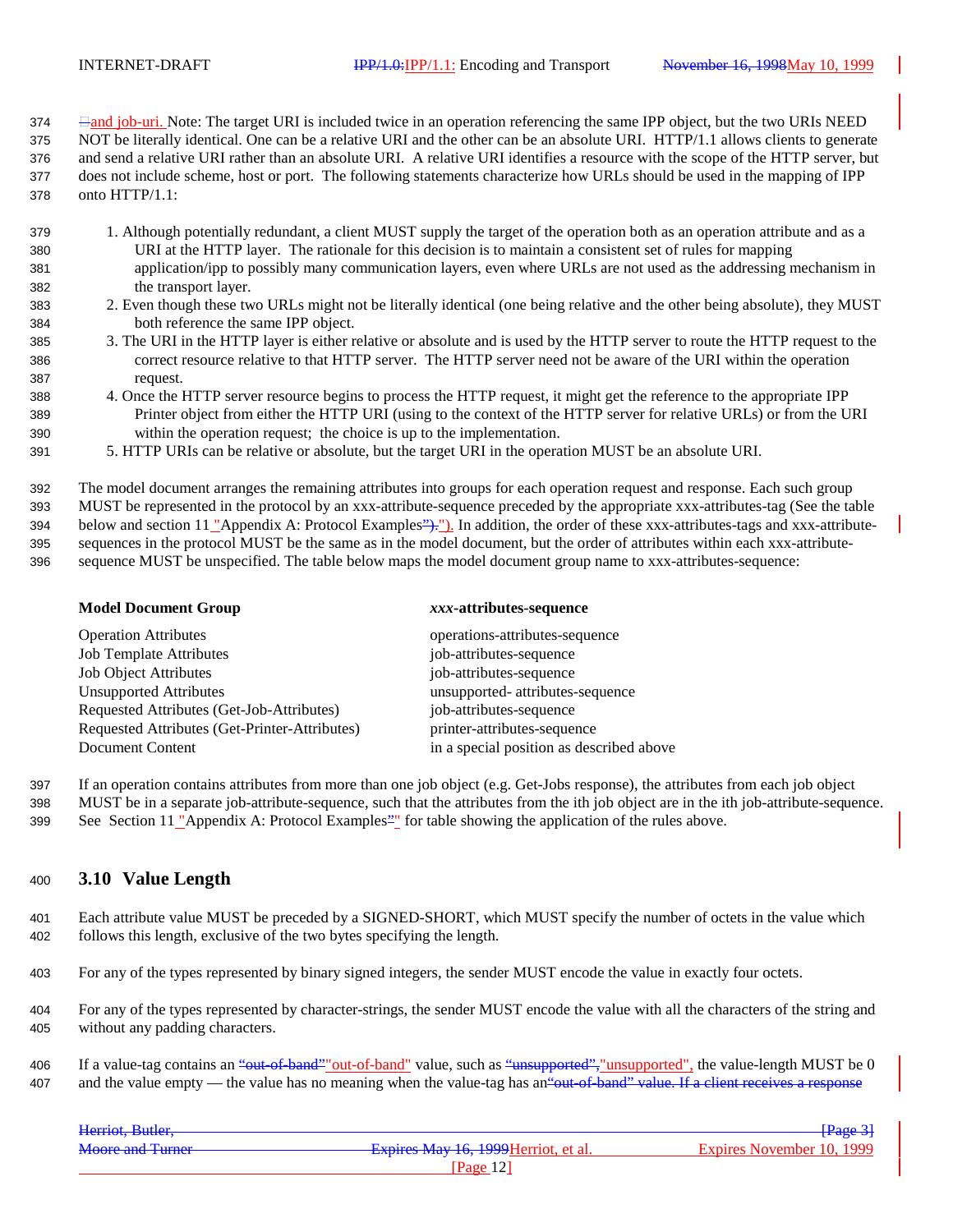408 with a nonzero value-length in this case, it MUST ignore the value field. If a printer receives a request with a nonzero value-409 length in this case, it MUST reject the request."out-of-band" value.

### <sup>410</sup> **3.11 (Attribute) Value**

411 The syntax types and most of the details of their representation are defined in the IPP model document. The table below augments 412 the information in the model document, and defines the syntax types from the model document in terms of the 5 basic types

413 defined in section 3 "Encoding of the Operation Layer"." The 5 types are US-ASCII-STRING, LOCALIZED-STRING,

414 SIGNED-INTEGER, SIGNED-SHORT, SIGNED-BYTE, and OCTET-STRING.

| <b>Encoding</b><br><b>Syntax of Attribute Value</b>                        |                                                                                                                                                                                                                                                                                                                                                                  |
|----------------------------------------------------------------------------|------------------------------------------------------------------------------------------------------------------------------------------------------------------------------------------------------------------------------------------------------------------------------------------------------------------------------------------------------------------|
| textWithoutLanguage,<br>nameWithoutLanguage                                | LOCALIZED-STRING.                                                                                                                                                                                                                                                                                                                                                |
| textWithLanguage                                                           | OCTET_STRING consisting of 4 fields:<br>a) a SIGNED-SHORT which is the number of octets in the following field<br>b) a value of type natural-language,<br>c) a SIGNED-SHORT which is the number of octets in the following field,<br>d) a value of type textWithoutLanguage.                                                                                     |
|                                                                            | The length of a textWithLanguage value MUST be $4 +$ the value of field a + the value<br>of field c.                                                                                                                                                                                                                                                             |
| nameWithLanguage                                                           | OCTET_STRING consisting of 4 fields:<br>a) a SIGNED-SHORT which is the number of octets in the following field<br>b) a value of type natural-language,<br>c) a SIGNED-SHORT which is the number of octets in the following field<br>d) a value of type nameWithoutLanguage.<br>The length of a nameWithLanguage value MUST be $4 +$ the value of field $a +$ the |
|                                                                            | value of field c.                                                                                                                                                                                                                                                                                                                                                |
| charset, naturalLanguage,<br>mimeMediaType, keyword, uri, and<br>uriScheme | US-ASCII-STRING.                                                                                                                                                                                                                                                                                                                                                 |
| boolean                                                                    | SIGNED-BYTE where 0x00 is 'false' and 0x01 is 'true'.                                                                                                                                                                                                                                                                                                            |
| boolean                                                                    | $SIGNED-BYTE$ where $0x00$ is 'false' and $0x01$ is 'true'.                                                                                                                                                                                                                                                                                                      |
| integer and enum                                                           | a SIGNED-INTEGER.                                                                                                                                                                                                                                                                                                                                                |
| dateTime                                                                   | OCTET-STRING consisting of eleven octets whose contents are defined by<br>"DateAndTime" in RFC 1903 [rfc1903].                                                                                                                                                                                                                                                   |
| dateTime                                                                   | <b>OCTET-STRING</b> consisting of eleven octets whose contents are defined by<br>"DateAndTime" in RFC 1903 [rfc1903].                                                                                                                                                                                                                                            |
| resolution                                                                 | OCTET_STRING consisting of nine octets of 2 SIGNED-INTEGERs followed by a<br>SIGNED-BYTE. The first SIGNED-INTEGER contains the value of cross feed<br>direction resolution. The second SIGNED-INTEGER contains the value of feed                                                                                                                                |
| Herriot, Butler,                                                           | ${Page 3}$                                                                                                                                                                                                                                                                                                                                                       |
| Moore and Turner                                                           | Expires May 16, 1999 Herriot, et al. Expires November 10, 1999<br>[Page $13$ ]                                                                                                                                                                                                                                                                                   |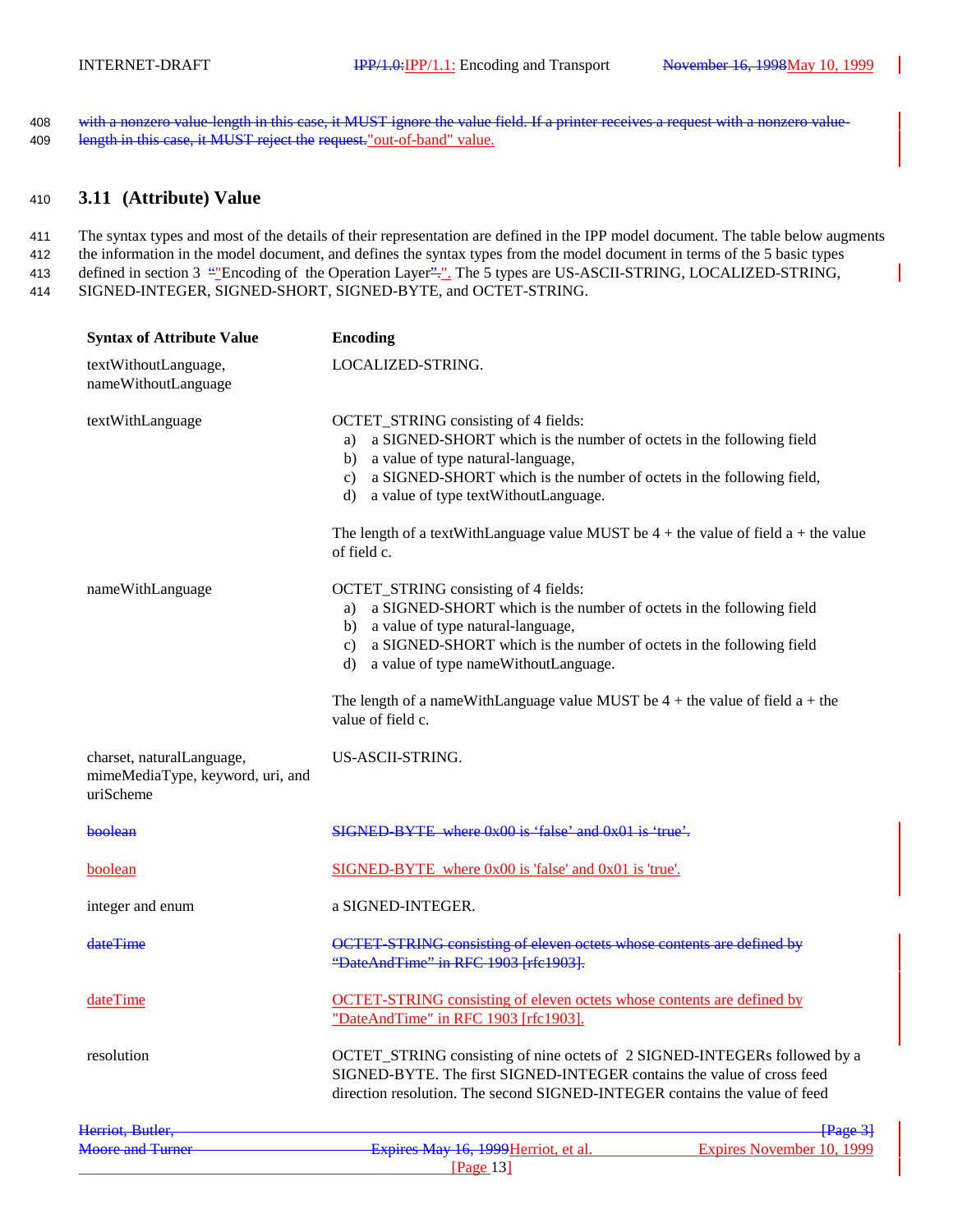| <b>Syntax of Attribute Value</b> | Encoding                                                                                                                                                      |
|----------------------------------|---------------------------------------------------------------------------------------------------------------------------------------------------------------|
|                                  | direction resolution. The SIGNED-BYTE contains the units value.                                                                                               |
| rangeOfInteger                   | Eight octets consisting of 2 SIGNED-INTEGERS. The first SIGNED-INTEGER<br>contains the lower bound and the second SIGNED-INTEGER contains the upper<br>bound. |
| 1setOf X                         | Encoding according to the rules for an attribute with more than 1 value. Each value X<br>is encoded according to the rules for encoding its type.             |
| octetString                      | OCTET-STRING                                                                                                                                                  |

415 The type of the value in the model document determines the encoding in the value and the value of the value-tag.

### <sup>416</sup> **3.12 Data**

417 The data part MUST include any data required by the operation

# <sup>418</sup> **4. Encoding of Transport Layer**

- 419 HTTP/1.1 [rfc2068] is the transport layer for this protocol.
- 420 The operation layer has been designed with the assumption that the transport layer contains the following information:
- 421 the URI of the target job or printer operation

422 - the total length of the data in the operation layer, either as a single length or as a sequence of chunks each with a length. 423 It is REQUIRED that a printer implementation support HTTP over the IANA assigned Well Known Port 631 (the IPP default 424 port), though a printer implementation may support HTTP over some other port as well. In addition, a printer may have to 425 support another port for privacy (See Section 5 "Security Considerations").

426 Note: even though port 631 is the IPP default, port 80 remains the default for an HTTP URI. Thus a URI for a printer using port 427 631 MUST contain an explicit port, e.g. "http://forest:631/pinetree". An HTTP URI for IPP with no explicit port implicitly 428 reference port 80, which is consistent with the rules for HTTP/1.1. Each HTTP operation MUST use the POST method where the 429 request-URI is the object target of the operation, and where the "Content-Type" Content-Type" of the message-body in each 430 request and response MUST be "application/ipp": "application/ipp". The message-body MUST contain the operation layer and 431 MUST have the syntax described in section 3.2 "Syntax of Encoding"..." A client implementation MUST adhere to the rules for 432 a client described for HTTP1.1 [rfc2068] . A printer (server) implementation MUST adhere the rules for an origin server 433 described for HTTP1.1 [rfc2068]-.

 An IPP server sends a response for each request that it receives. If an IPP server detects an error, it MAY send a response before it has read the entire request. If the HTTP layer of the IPP server completes processing the HTTP headers successfully, it MAY 436 send an intermediate response, such as "<del>100 Continue</del>", "100 Continue", with no IPP data before sending the IPP response. A client MUST expect such a variety of responses from an IPP server. For further information on HTTP/1.1, consult the HTTP documents [rfc2068].

| 439 | An HTTP server MUST support chunking for IPP requests, and an IPP client MUST support chunking for IPP responses             |
|-----|------------------------------------------------------------------------------------------------------------------------------|
| 440 | according to HTTP/1.1 Irfc20681. Note: this rule causes a conflict with non-compliant implementations of HTTP/1.1 that don't |

| Herriot, Butler,        |                                      | $\text{Hage}$ 3+          |
|-------------------------|--------------------------------------|---------------------------|
| <b>Moore and Turner</b> | Expires May 16, 1999 Herriot, et al. | Expires November 10, 1999 |
|                         | Page                                 |                           |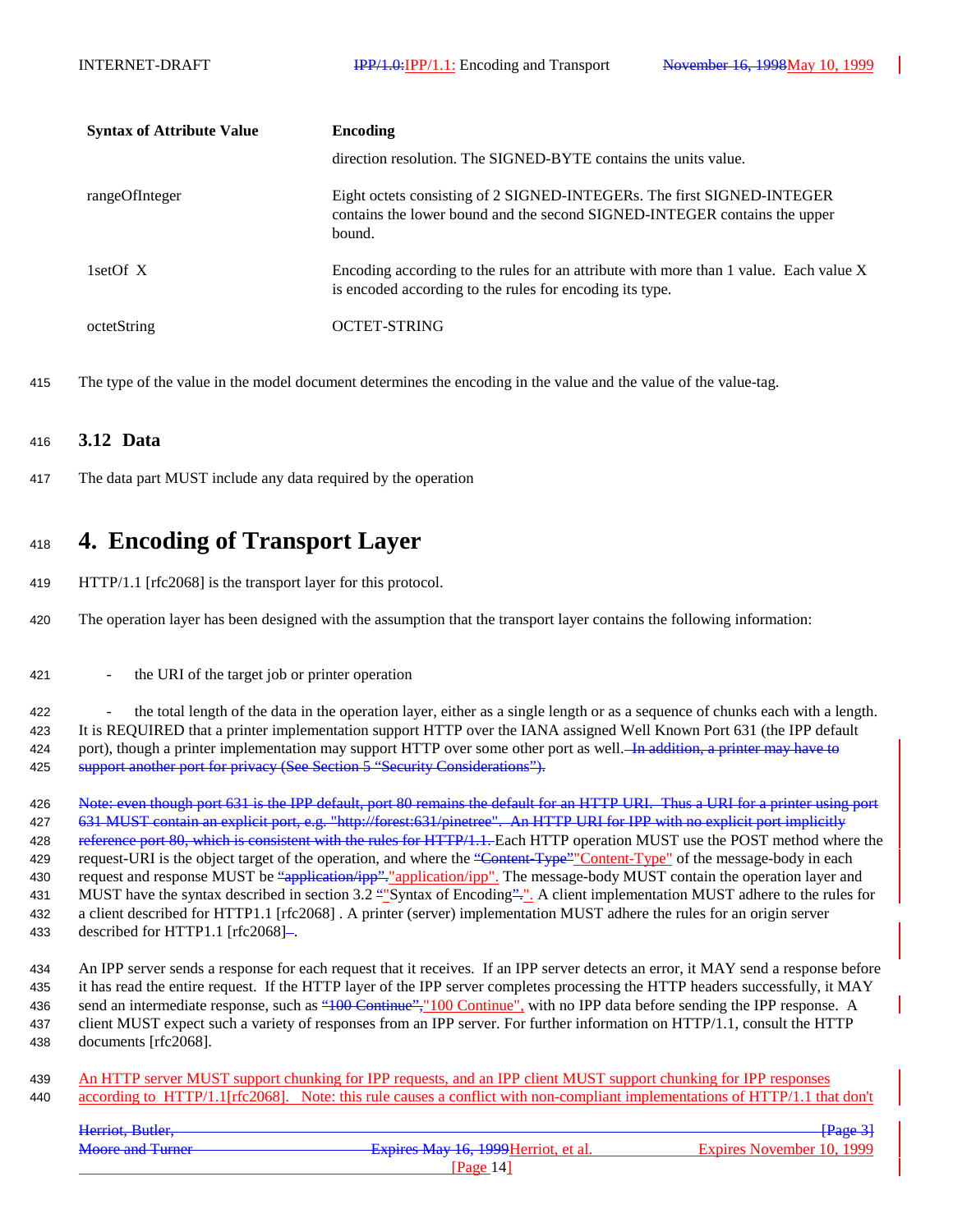support chunking for POST methods, and this rule may cause a conflict with non-compliant implementations of HTTP/1.1 that don't support chunking for CGI scripts

# **5. IPP URL Scheme**

 The IPP/1.1 specification defines a new scheme 'ipp' as the value of a URL that identifies either an IPP printer object or an IPP job object. The IPP attributes using the 'ipp' scheme are specified below. Because the HTTP layer does not support the 'ipp' scheme, a client MUST map 'ipp' URLs to 'http' URLs, and then follows the HTTP [RFC2068][RFC2069] rules for constructing a Request-Line and HTTP headers. The mapping is simple because the 'ipp' scheme implies all of the same protocol semantics as that of the 'http' scheme [RFC2068], except that it represents a print service and the implicit (default) port number that clients use to connect to a server is port 631.

- In the remainder of this section the term 'ipp-URL' means a URL whose scheme is 'ipp' and whose implicit (default) port is 631. The term 'http-URL' means a URL whose scheme is 'http', and the term 'https-URL' means a URL whose scheme is 'https',
- A client and an IPP object (i.e. the server) MUST support the ipp-URL value in the following IPP attributes.
- job attributes: job-uri
- job-printer-uri
- printer attributes:
- printer-uri-supported
- operation attributes:
- job-uri printer-uri
- 

 Each of the above attributes identifies a printer or job object. The ipp-URL is intended as the value of the attributes in this list, and for no other attributes. All of these attributes have a syntax type of 'uri', but there are attributes with a syntax type of 'uri' that do not use the 'ipp' scheme, e.g. 'job-more-info'.

- If a printer registers its URL with a directory service, the printer MUST register an ipp-URL.
- User interfaces are beyond the scope of this document. But if software exposes the ipp-URL values of any of the above five attributes to a human user, it is REQUIRED that the human see the ipp-URL as is.
- 470 When a client sends a request, it MUST convert a target ipp-URL to a target http-URL for the HTTP layer according to the following rules:
- 1. change the 'ipp' scheme to 'http'
- 2. add an explicit port 631 if the URL does not contain an explicit port. Note: port 631 is the IANA assigned Well Known **Port for the 'ipp' scheme.**
- The client MUST use the target http-URL in both the HTTP Request-Line and HTTP headers, as specified by
- HTTP[RFC2068][RFC2069] . However, the client MUST use the target ipp-URL for the value of the "printer-uri" or "job-uri" operation attribute within the application/ipp body of the request. The server MUST use the ipp-URL for the value of the
- "printer-uri", "job-uri" or "printer-uri-supported" attributes within the application/ipp body of the response.
- For example, when an IPP client sends a request directly (i.e. no proxy) to an ipp-URL "ipp://myhost.com/myprinter/myqueue", it opens a TCP connection to port 631 (the ipp implicit port) on the host "myhost.com" and sends the following data:
- POST /myprinter/myqueue HTTP/1.1
- Host: myhost.com:631
- Content-type: application/ipp
- Transfer-Encoding: chunked
- 487 ...
	-
	- Moore and Turner **Expires May 16, 1999** Herriot, et al. Expires November 10, 1999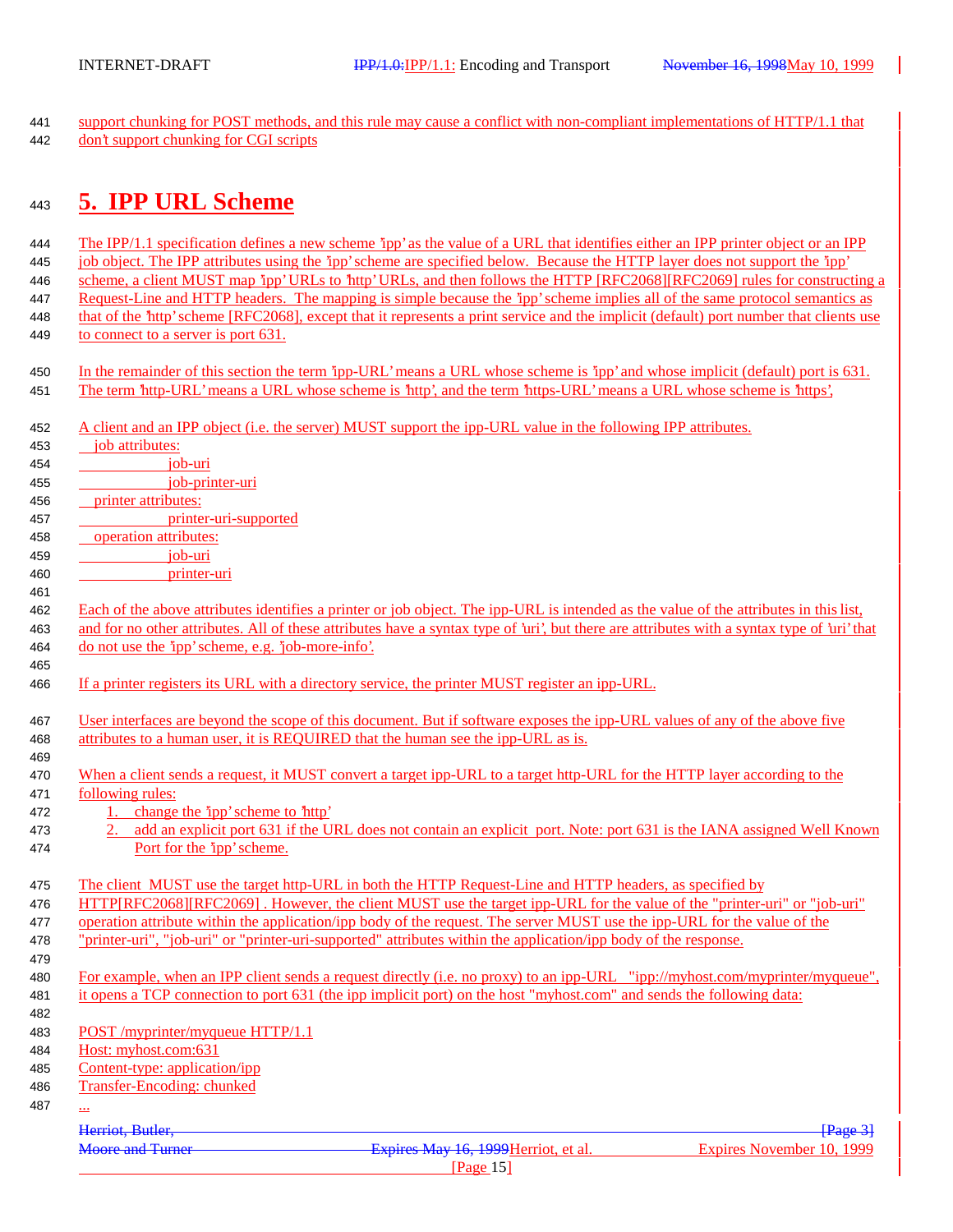| 488 | "printer-uri" "ipp://myhost.com/myprinter/myqueue"                                                                               |
|-----|----------------------------------------------------------------------------------------------------------------------------------|
| 489 | (encoded in application/ipp message body)                                                                                        |
| 490 | $\ldots$                                                                                                                         |
| 491 |                                                                                                                                  |
| 492 | As another example, when an IPP client sends the same request as above via a proxy "myproxy.com", it opens a TCP connection      |
| 493 | to the proxy port 8080 on the proxy host "myproxy.com" and sends the following data:                                             |
| 494 |                                                                                                                                  |
| 495 | POST http://myhost.com:631/myprinter/myqueue HTTP/1.1                                                                            |
| 496 | Host: myhost.com:631                                                                                                             |
| 497 | Content-type: application/ipp                                                                                                    |
| 498 | <b>Transfer-Encoding: chunked</b>                                                                                                |
| 499 | $\cdots$                                                                                                                         |
| 500 | "printer-uri" "ipp://myhost.com/myprinter/myqueue"                                                                               |
| 501 | (encoded in application/ipp message body)                                                                                        |
| 502 | $\cdot$                                                                                                                          |
| 503 |                                                                                                                                  |
| 504 | The proxy then connects to the IPP origin server with headers that are the same as the "no-proxy" example above.                 |
|     |                                                                                                                                  |
| 505 | <b>6. Compatibility with IPP/1.0 Implementations</b>                                                                             |
|     |                                                                                                                                  |
| 506 | IPP/1.1 server implementations SHOULD interoperate with IPP/1.0 client implementations, as defined in [rfc 2565] and [rfc        |
| 507 | 2566] documents. If an IPP/1.1 server implementation does not support an IPP/1.0 client, it MUST return the error 'server-error- |
| 508 | version-not-supported' and the version in the response MUST be a version that the server supports and SHOULD be a version        |

- 509 that is closest to the clients version in the request.
- 510 The following are specific rules of interoperability for an IPP/1.1 server that supports IPP/1.0 clients.
- 511 If a server receives an IPP/1.0 request, it MUST return an IPP/1.0 response. That is, it MUST support both an http-URL 512 and an https-URL in the target "printer-uri" and "job-uri" operation attributes in a request. The rules for attributes in a 513 response is covered in the next two bullet items.
- 514 When a server returns the printer attribute "printer-uri-supported", it MUST return all values of the attribute for an 515 IPP/1.1 request. For an IPP/1.0 request, a server MUST return a subset of the attribute values, excluding those that are 516 ipp-URLs, and including those that are http-URLs and https-URLs..
- 517 The table below shows the type of URL that a server returns for the "job-uri" and "job-printer-uri" job attributes for all 518 operations based on how the job was created.
- 519

| <b>Operation</b><br>attributes for a | Job created via |                 |      |                 |
|--------------------------------------|-----------------|-----------------|------|-----------------|
| request                              | 1pp             | secure ipp      | http | https           |
| $_{\rm ipp}$                         | 1pp             | No URL returned | 1pp  | No URL returned |
| secure <sub>1pp</sub>                | 1pp             | 1pp             | 1pp  | 1pp             |
| http                                 | http            | No URL returned | http | No URL returned |
| https                                | http            | https           | http | https           |

520

| Herriot, Butler,        |                                      | <del>[Page 3]</del>       |
|-------------------------|--------------------------------------|---------------------------|
| <b>Moore and Turner</b> | Expires May 16, 1999 Herriot, et al. | Expires November 10, 1999 |
|                         | Page $16$                            |                           |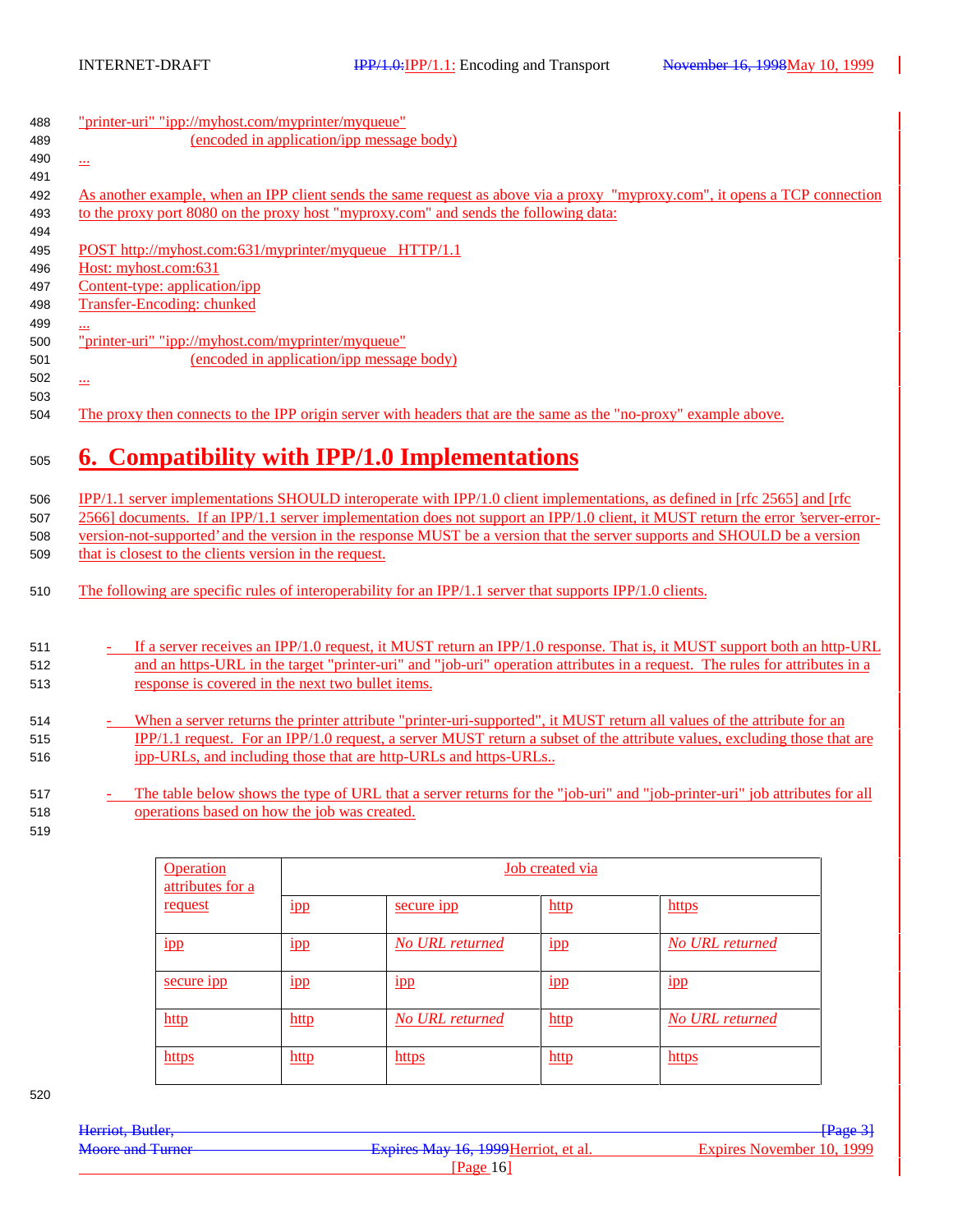- If a server registers a nonsecure ipp-URL with a name service, then it MUST also register an http-URL. If a printer supports a secure connection using SSL3, then it MUST register an https-URL. IPP/1.1 client implementations SHOULD interoperate with IPP/1.0 server implementations. If an IPP/1.1 client receives an error 'server-error-version-not-supported' and the version in the response is 1.0 and the client supports IPP/1.0, the IPP/1.1 client 525 MUST convert the target URI (as defined in Section 4 of this document) and act as an IPP/1.0 client [rfc 2565 and rfc 2566]. If the IPP/1.1 operation was intended to be secure, the target conversion MUST result in an 'https' scheme; otherwise it is an 'http' scheme.

# **7. Security Considerations**

529 The IPP Model document defines an IPP implementation with "privacy" as one that implements Secure Socket Layer Version 3 (SSL3). Note: SSL3 is not an IETF standards track specification. SSL3 meets the requirements for IPP security with regards to features such as mutual authentication and privacy (via encryption). The IPP Model document also outlines IPP-specific securityand Semantics document [ipp-mod] discusses high level security requirements (Client Authentication, Server Authentication and Operation Privacy). Client Authentication is the mechanism by which the client proves its identity to the server in a secure manner. Server Authentication is the mechanism by which the server proves its identity to the client in a secure 535 manner, considerations and should be the primary reference for security implications with regards to the IPP protocol itself.

 The IPP Model document defines an IPP implementation with "authentication" as one that implements the standard way for transporting IPP messages within HTTP 1.1. These include the security considerations outlined in the HTTP 1.1 standard document [rfc2068] and Digest Access Authentication extension [rfc2069].

The current HTTP infrastructure supports HTTP over TCP port 80. IPP server implementations MUST offer IPP services using

540 HTTP over the IANA assigned Well Known Port 631 (the IPP default port). IPP server implementations may support other ports, 541 in addition to this port.

See further discussion of IPP security concepts in the model document [ipp-mod].

### **5.1Using IPP with SSL3**

544 An assumption is that the URI for a secure IPP Printer object has been found by means outside the IPP printing protocol, via a directory service, web site or other means.

546 IPP provides a transparent connection to SSL by calling the corresponding URL (a https URI connects by default to port 443). However, the following functions can be provided to ease the integration of IPP with SSL during implementation:

- connect (URI), returns a status
- "connect" makes an https call and returns the immediate status of the connection as returned by SSL to the user. The status values are explained in section 5.4.2 of the SSL document [ssl].
- A session-id may also be retained to later resume a session. The SSL handshake protocol may also require the cipher specifications supported by the client, key length of the ciphers, compression methods, certificates, etc. These should be 553 sent to the server and hence should be available to the IPP client (although as part of administration features).
- disconnect (session)
- to disconnect a particular session.
- The session-id available from the "connect" could be used.

| Herriot, Butler,        |                                      | <del> Page 3 </del>       |
|-------------------------|--------------------------------------|---------------------------|
|                         |                                      |                           |
| <b>Moore and Turner</b> | Expires May 16, 1999 Herriot, et al. | Expires November 10, 1999 |
|                         |                                      |                           |
|                         | Page 1                               |                           |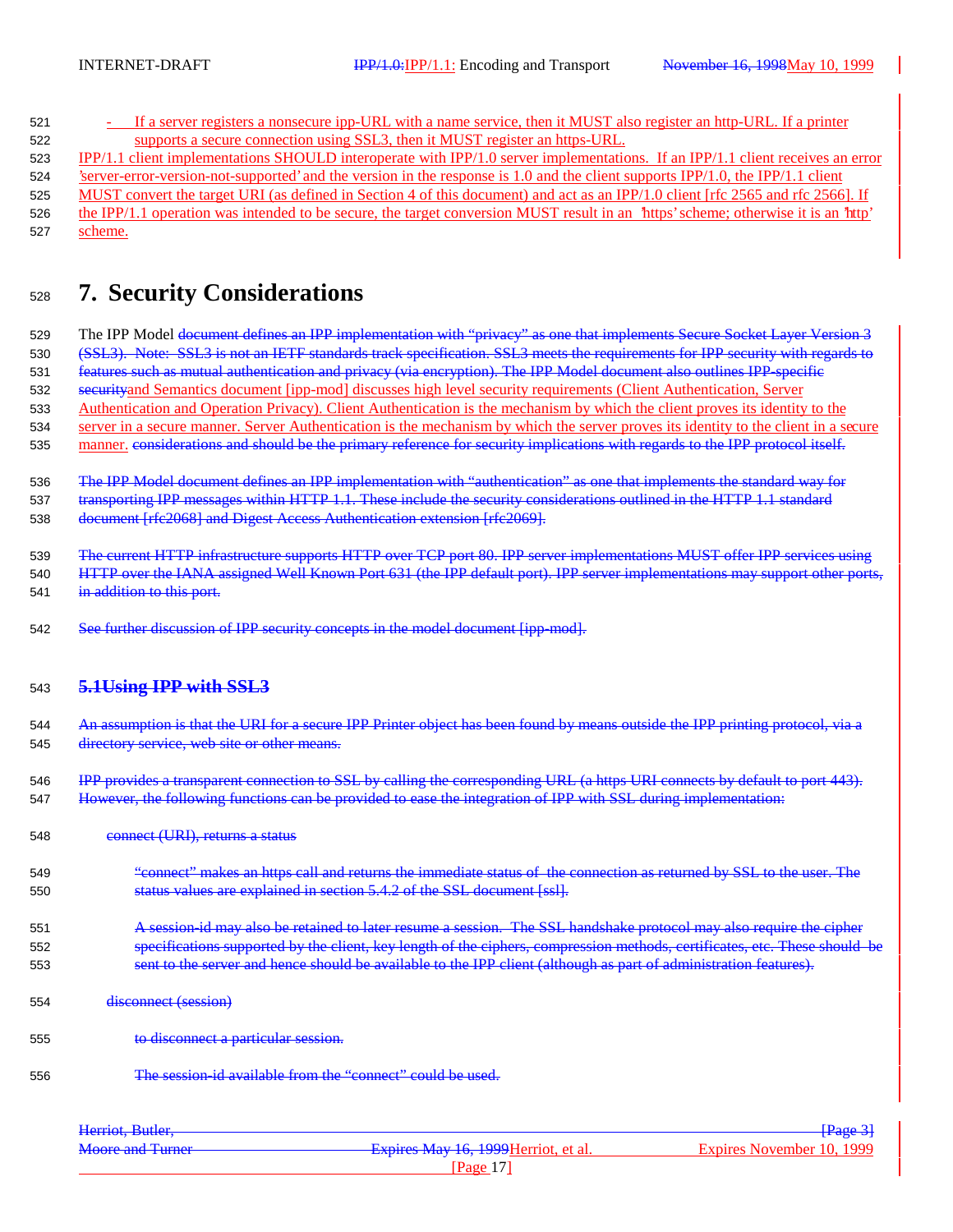| 557        | resume (session)                                                                                                                                                                                                                |
|------------|---------------------------------------------------------------------------------------------------------------------------------------------------------------------------------------------------------------------------------|
| 558        | to reconnect using a previous session-id.                                                                                                                                                                                       |
| 559<br>560 | The availability of this information as administration features are left for implementers, and need not be specified at this<br>time. Operation Privacy is defined as a mechanism for protecting operations from eavesdropping. |
| 561        | <b>7.1 Security Conformance</b>                                                                                                                                                                                                 |
| 562        | IPP clients MUST/SHOULD [which is to be determined in consultation with the Area Director] support:                                                                                                                             |
| 563        | Digest Authentication [rfc2069].                                                                                                                                                                                                |
| 564        | MD5 and MD5-sess MUST be implemented and supported.                                                                                                                                                                             |
| 565        | The Message Integrity feature NEED NOT be used.                                                                                                                                                                                 |
| 566        |                                                                                                                                                                                                                                 |
| 567        | IPP Printers MUST/SHOULD [which is to be determined in consultation with the Area Director] support:                                                                                                                            |
| 568        | Digest Authentication [rfc2069].                                                                                                                                                                                                |
| 569        | MD5 and MD5-sess MUST be implemented and supported.                                                                                                                                                                             |
| 570        | The Message Integrity feature NEED NOT be used.                                                                                                                                                                                 |
| 571        |                                                                                                                                                                                                                                 |
| 572        | IPP Printers SHOULD support TLS for client authentication, server authentication and operation privacy. If an IPP Printer                                                                                                       |
| 573        | supports TLS, it MUST support the TLS_DHE_DSS_WITH_3DES_EDE_CBC_SHA cipher suite as mandated by RFC 2246                                                                                                                        |
| 574        | [rfc2246]. All other cipher suites are OPTIONAL. An IPP Printer MAY support Basic Authentication (described in HTTP/1.1)                                                                                                        |

575 rfc 2068]) for client authentication if the channel is secure. TLS with the above mandated cipher suite can provide such a secure 576 channel.

 The IPP Model and Semantics document defines two printer attributes ("uri-authentication-supported" and "uri-security- supported") that the client can use to discover the security policy of a printer. That document also outlines IPP-specific security considerations and should be the primary reference for security implications with regard to the IPP protocol itselfFor backward compatibility with IPP version 1.0, IPP clients and printers MAY also support SSL3. This is in addition to the security required in this document.

## <sup>582</sup> **7.2 Using IPP with TLS**

 An initial IPP request never uses TLS. The switch to TLS occurs either because the server grants the client's request to upgrade to TLS, or a server asks to switch to TLS in its response. Secure communication begins with a server's response to switch to TLS. The initial connection is not secure. Any client expecting a secure connection should first use a non-sensitive operation (e.g. an HTTP POST with an empty message body) to establish a secure connection before sending any sensitive data. During the TLS handshake, the original session is preserved.

 An IPP client that wants a secure connection MUST send "TLS/1.0" as one of the field-values of the HTTP/1.1 Upgrade request header, e.g. "Upgrade: TLS/1.0" (see rfc2068 section 14.42). If the origin-server grants the upgrade request, it MUST respond with "101 Switching Protocols", and it MUST include the header "Upgrade: TLS/1.0" to indicate what it is switching to. An IPP client MUST be ready to react appropriately if the server does not grant the upgrade request. Note: the 'Upgrade header' mechanism allows unsecured and secured traffic to share the same port (in this case, 631).

| Herriot, Butler, |                                      | $\frac{1}{2}$ $\frac{1}{2}$ $\frac{1}{2}$ $\frac{1}{2}$ $\frac{1}{2}$ $\frac{1}{2}$ $\frac{1}{2}$ $\frac{1}{2}$ $\frac{1}{2}$ $\frac{1}{2}$ $\frac{1}{2}$ $\frac{1}{2}$ $\frac{1}{2}$ $\frac{1}{2}$ $\frac{1}{2}$ $\frac{1}{2}$ $\frac{1}{2}$ $\frac{1}{2}$ $\frac{1}{2}$ $\frac{1}{2}$ $\frac{1}{2}$ $\frac{1}{2}$ |
|------------------|--------------------------------------|---------------------------------------------------------------------------------------------------------------------------------------------------------------------------------------------------------------------------------------------------------------------------------------------------------------------|
| Moore and Turner | Expires May 16, 1999 Herriot, et al. | Expires November 10, 1999                                                                                                                                                                                                                                                                                           |
|                  | Page                                 |                                                                                                                                                                                                                                                                                                                     |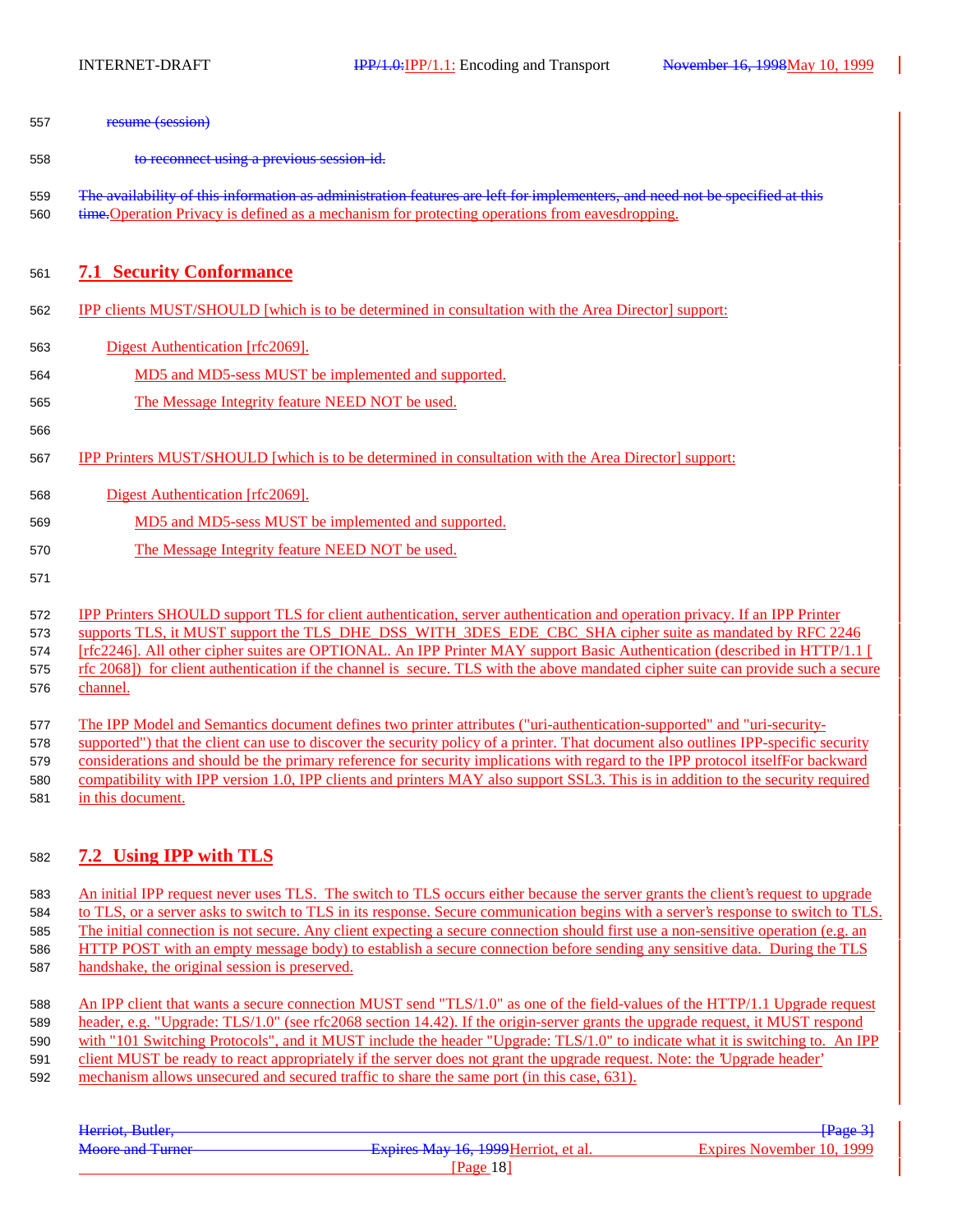| 593 With current technology, an IPP server can indicate that it wants an upgrade only by returning "401 unauthorized" or "403  |
|--------------------------------------------------------------------------------------------------------------------------------|
| 594 forbidden". A server MAY give the client an additional hint by including an "Upgrade: TLS" header in the response. When an |

- IPP client receives such a response, it can perform the request again with an Upgrade header with the "TLS/1.0" value.
- If a server supports TLS, it SHOULD include the "Upgrade" header with the value "TLS/1.0" in response to any OPTIONS request.

 Upgrade is a hop-by-hop header (rfc2068, section 13.5.1), so each intervening proxy which supports TLS MUST also request the same version of TLS/1.0 on its subsequent request. Furthermore, any caching proxy which supports TLS MUST NOT reply from its cache when TLS/1.0 has been requested (although clients are still recommended to explicitly include "Cache-control: no-601 cache").

 **Note: proxy servers may be able to request or initiate a TLS-secured connection, e.g. the outgoing or incoming firewall of a trusted subnetwork.**

# **8. References**

- [char] N. Freed, J. Postel: IANA Charset Registration Procedures, Work in Progress (draft-freed-charset-reg-02.txt).
- [dpa] ISO/IEC 10175 Document Printing Application (DPA), June 1996.
- [iana] IANA Registry of Coded Character Sets: ftp://ftp.isi.edu/in-notes/iana/assignments/character-sets.
- 608 [ipp-iig] Hastings, Tom, et al., "Internet Printing Protocol/1.0: Implementer's Guide", draft-ietf-ipp-implementers-guide- 00.txt, November 1998,Protocol/1.1: Implementer's Guide", draft-ietf-ipp-implementers-guide-01.txt, February 1999, work in progress.
- 611 [ipp-lpd] Herriot, R., Hastings, T., Jacobs, N., Martin, J., "Mapping between LPD and IPP Protocols", draft-ietf-ipp-lpd-ipp-map-05.txt, November 1998.
- [ipp-mod] R. deBry, T. Hastings, R. Herriot, S. Isaacson, P. Powell, "Internet Printing Protocol/1.0: Model and Semantics", <draft-ietf-ipp-model-11.txt>, November, 1998.<draft-ietf-ipp-model-v11-02.txt>, May, 1999.
- 615 [ipp-pro] Herriot, R., Butler, S., Moore, P., Tuner, R., "Internet Printing Protocol/1.0: Encoding and Transport", draft-ietf- ipp-pro-07.txt, November 1998.Turner, R., "Internet Printing Protocol/1.1: Encoding and Transport", draft-ietf-ipp-protocol-v11-00-.txt, February 1999.
- [ipp-rat] Zilles, S., "Rationale for the Structure and Model and Protocol for the Internet Printing Protocol", draft-ietf-ipp-rat-04.txt, November 1998.
- [ipp-req] Wright, D., "Design Goals for an Internet Printing Protocol", draft-ietf-ipp-req-03.txt, November, 1998.
- [rfc822] Crocker, D., "Standard for the Format of ARPA Internet Text Messages", RFC 822, August 1982.
- [rfc1123] Braden, S., "Requirements for Internet Hosts Application and Support", RFC 1123, October, 1989.
- [rfc1179] McLaughlin, L. III, (editor), "Line Printer Daemon Protocol" RFC 1179, August 1990.
- [rfc1543] Postel, J., "Instructions to RFC Authors", RFC 1543, October 1993.
- [rfc1738] Berners-Lee, T., Masinter, L., McCahill, M. , "Uniform Resource Locators (URL)", RFC 1738, December, 1994.

[Page 19]

### Herriot, Butler, [Page 3] Moore and Turner **Expires May 16, 1999** Herriot, et al. Expires November 10, 1999 [rfc1759] Smith, R., Wright, F., Hastings, T., Zilles, S., and Gyllenskog, J., "Printer MIB", RFC 1759, March 1995.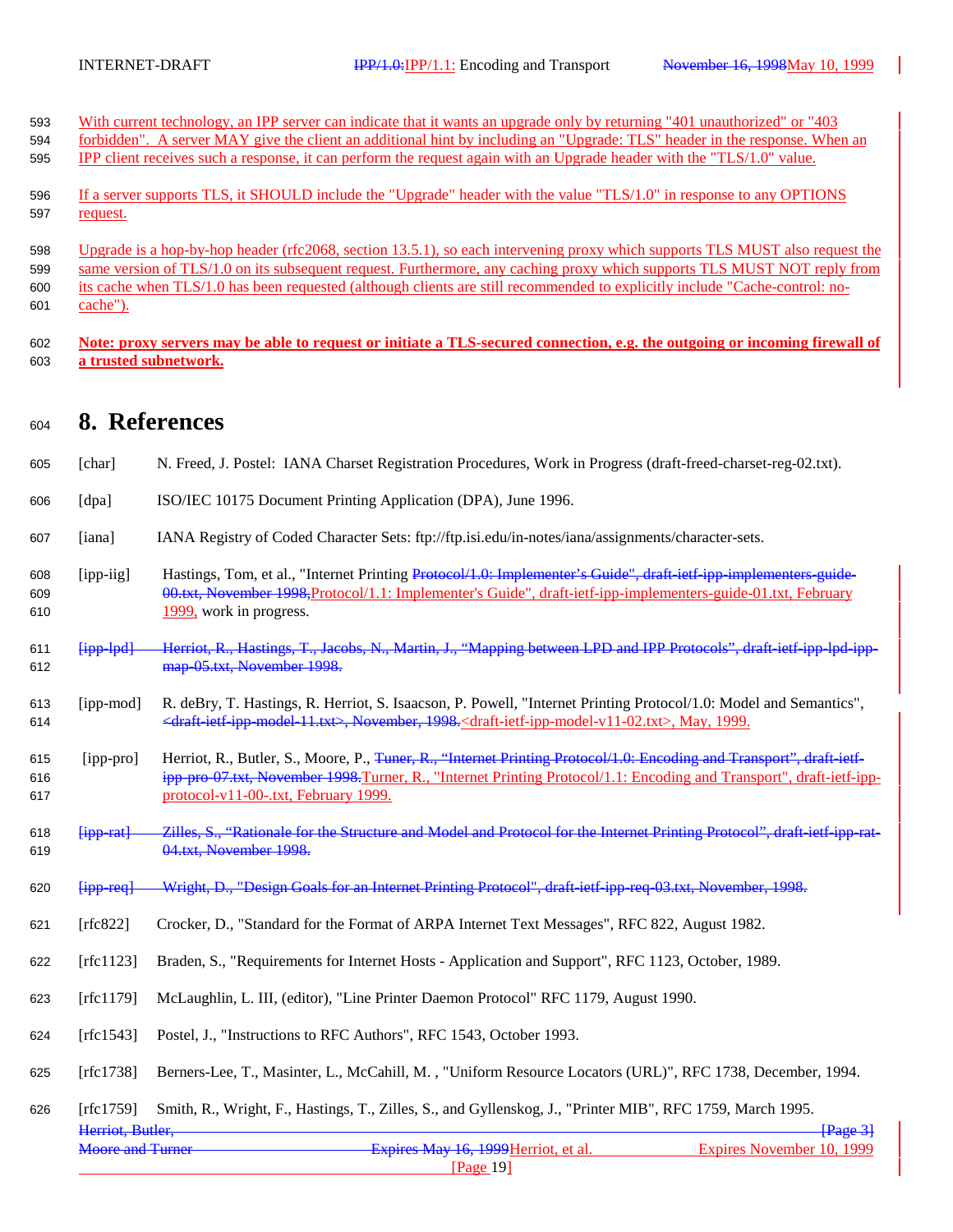| 627        | [rfc1766]     | H. Alvestrand, " Tags for the Identification of Languages", RFC 1766, March 1995.                                                                                     |
|------------|---------------|-----------------------------------------------------------------------------------------------------------------------------------------------------------------------|
| 628        | [rfc1808]     | R. Fielding, "Relative "Relative Uniform Resource Locators", Locators", RFC1808, June 1995.                                                                           |
| 629<br>630 | [ $rfc1903$ ] | J. Case, et al. "Textual" Textual Conventions for Version 2 of the Simple Network Management Protocol<br>(SNMPv2)", (SNMPv2)", RFC 1903, January 1996.                |
| 631<br>632 | [rfc2046]     | N. Freed & N. Borenstein, Multipurpose Internet Mail Extensions (MIME) Part Two: Media Types. November<br>1996, RFC 2046.                                             |
| 633<br>634 | [rfc2048]     | N. Freed, J. Klensin & J. Postel. Multipurpose Internet Mail Extension (MIME) Part Four: Registration Procedures.<br>November 1996 (Also BCP0013), RFC 2048.          |
| 635        | [rfc2068]     | R Fielding, et al, "Hypertext" Hypertext Transfer Protocol - HTTP/1.1" HTTP/1.1" RFC 2068, January 1997.                                                              |
| 636<br>637 | $[rfc2069]$   | J. Franks, et al, "An" An Extension to HTTP: Digest Access Authentication" Authentication" RFC 2069, January<br>1997.                                                 |
| 638        | [rfc2119]     | S. Bradner, "Key words for use in RFCs to Indicate Requirement Levels", RFC 2119, March 1997.                                                                         |
| 639<br>640 | [rfc2184]     | N. Freed, K. Moore, "MIME" MIME Parameter Value and Encoded Word Extensions: Character Sets, Languages,<br>and Continuations", Continuations", RFC 2184, August 1997. |
| 641<br>642 | [rfc2234]     | D. Crocker et al., "Augmented" Augmented BNF for Syntax Specifications: ABNF", ABNF", RFC 2234. November<br>1997.                                                     |
| 643        | [rfc2246]     | T. Dierks et al., "The TLS Protocol", RFC 2246. January 1999.                                                                                                         |
| 644<br>645 | [rfc2396]     | Berners-Lee, T., Fielding, R., Masinter, L., "Uniform Resource Identifiers (URI): Generic Syntax", RFC 2396,<br>August 1998.                                          |
| 646<br>647 | [rfc2565]     | Herriot, R., Butler, S., Moore, P., Turner, R., "Internet Printing Protocol/1.0: Encoding and Transport", rfc 2565,<br><b>April 1999.</b>                             |
| 648<br>649 | [ $rfc$ 2566] | R. deBry, T. Hastings, R. Herriot, S. Isaacson, P. Powell, "Internet Printing Protocol/1.0: Model and Semantics", rfc<br>2566, April, 1999.                           |
| 650        | [rfc2567]     | Wright, D., "Design Goals for an Internet Printing Protocol", RFC2567, April 1999.                                                                                    |
| 651<br>652 | [rfc2568]     | Zilles, S., "Rationale for the Structure and Model and Protocol for the Internet Printing Protocol", RC 2568, April<br>1999.                                          |
| 653        | [rfc2569]     | Herriot, R., Hastings, T., Jacobs, N., Martin, J., "Mapping between LPD and IPP Protocols RFC 2569, April 1999.                                                       |

# <sup>654</sup> **9. Author's Address**

655

Robert Herriot (editor) Paul Moore **Sun Microsystems Inc.** Microsoft Xerox Corporation Microsoft 901 San Antonio Road, MPK-17 Cone Microsoft Way 3400 Hillview Ave., Bldg #1 One Microsoft Way

| Herriot, Butler,        |                                      | <del>[Page 3]</del>       |
|-------------------------|--------------------------------------|---------------------------|
| <b>Moore and Turner</b> | Expires May 16, 1999 Herriot, et al. | Expires November 10, 1999 |
|                         | 201<br>Page                          |                           |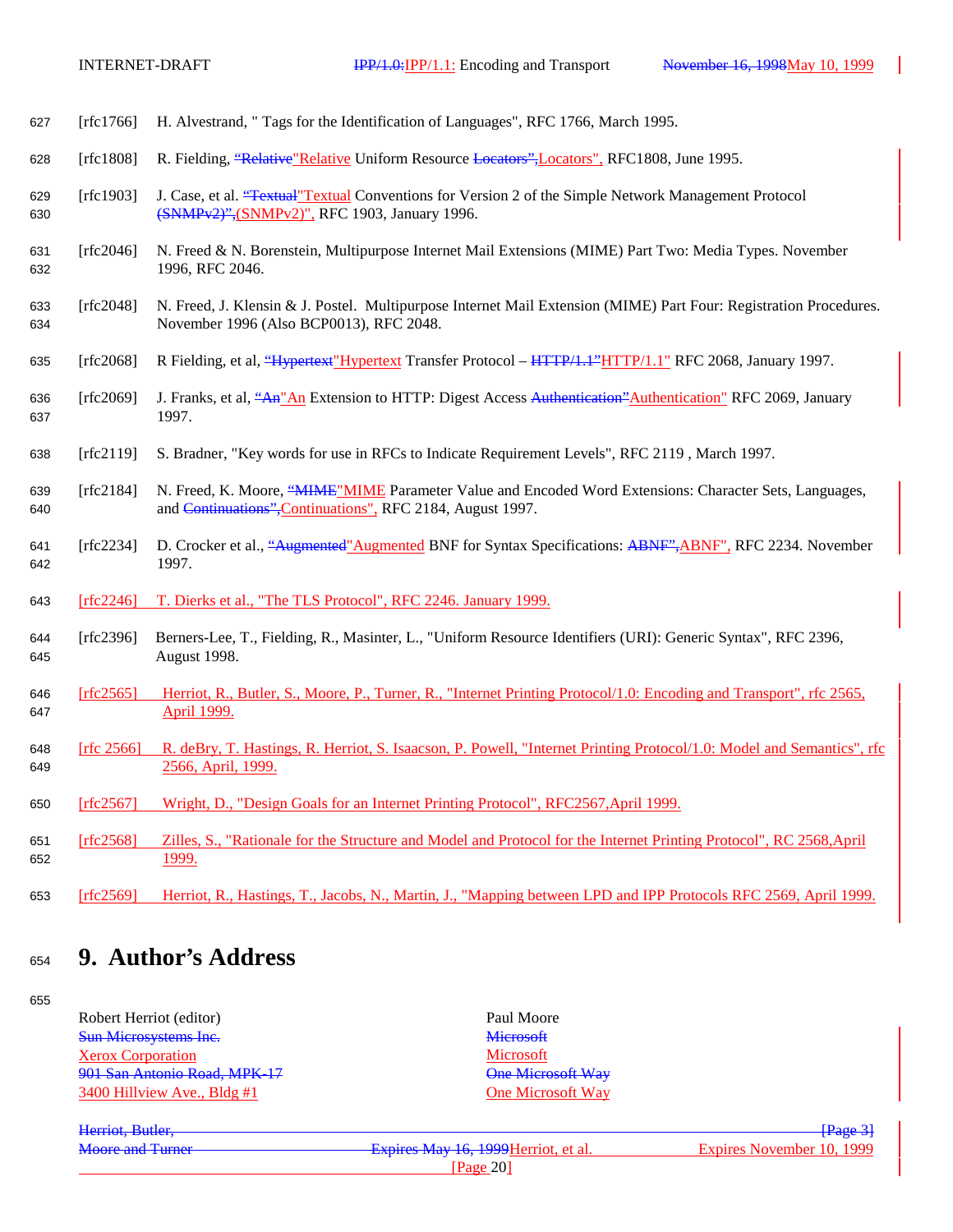INTERNET-DRAFT **IPP/1.0:IPP/1.1:** Encoding and Transport November 16, 1998May 10, 1999

Palo Alto, CA 94303 Redmond, WA 98053

Phone: 650-786-8995 Phone: 425-936-0908 Phone: 650-813-7696 Phone: 425-936-0908 Fax: 650-786-7077 Fax: 425-93MS-FAX Fax: 650-813-6860 Fax: 425-93MS-FAX Email: robert.herriot@eng.sun.com Email: paulmo@microsoft.com Email: robert.herriot@pahv.xerox.com Email: paulmo@microsoft.com

Sylvan Butler Randy Turner **Hewlett-Packard Sharp Laboratories** Hewlett-Packard 11311 Chinden Blvd. **Boise, ID 83714** Camas, WA 98607 Boise, ID 83714

Phone: 208-396-6000 Phone: 208-396-6000 Fax: 208-396-3457 Fax: : 360-817-8436 Fax: 208-396-3457

Email: sbutler@boi.hp.com

Palo Alto, CA 94304 Redmond, WA 98053

11311 Chinden Blvd. 5750 NW Pacific Rim Blvd

Phone: 208-396-6000 Email: rturner@2wire.com

Email: sbutler@boi.hp.com Email: rturner@sharplabs.com

John Wenn **Xerox Corporation** 737 Hawaii St El Segundo, CA 90245

IPP Mailing List: ipp@pwg.org IPP Mailing List: ipp@pwg.org Phone: 310-333-5764 IPP Mailing List Subscription: ipp-request@pwg.org IPP Mailing List Subscription: ipp-request@pwg.org Fax: 310-333-5514 IPP Web Page: http://www.pwg.org/ipp/ IPP Web Page: http://www.pwg.org/ipp/ Email: jwenn@cp10.es.xerox.com

656

# <sup>657</sup> **10. Other Participants:**

Chuck Adams - Tektronix **Harry Lewis** - IBM Ron Bergman - Dataproducts Tony Liao - Vivid Image Keith Carter - IBM David Manchala - Xerox Angelo Caruso - Xerox Carl-Uno Manros - Xerox Jeff Copeland - QMS Jay Martin - Underscore Roger deBry - IBM Larry Masinter - Xerox Brian Grimshaw - Apple **Intermediately** Jeff Rackowitz - Intermec Jerry Hadsell - IBM Xavier Riley - Xerox Richard Hart - Digital Gary Roberts - Ricoh

Lee Farrell - Canon Ira McDonald - High North Inc. Sue Gleeson - Digital Bob Pentecost - Hewlett-Packard Charles Gordon - Osicom Patrick Powell - Astart Technologies

Moore and Turner Expires May 16, 1999Herriot, et al. Expires November 10, 1999 [Page 21]

Herriot, Butler, [Page 3]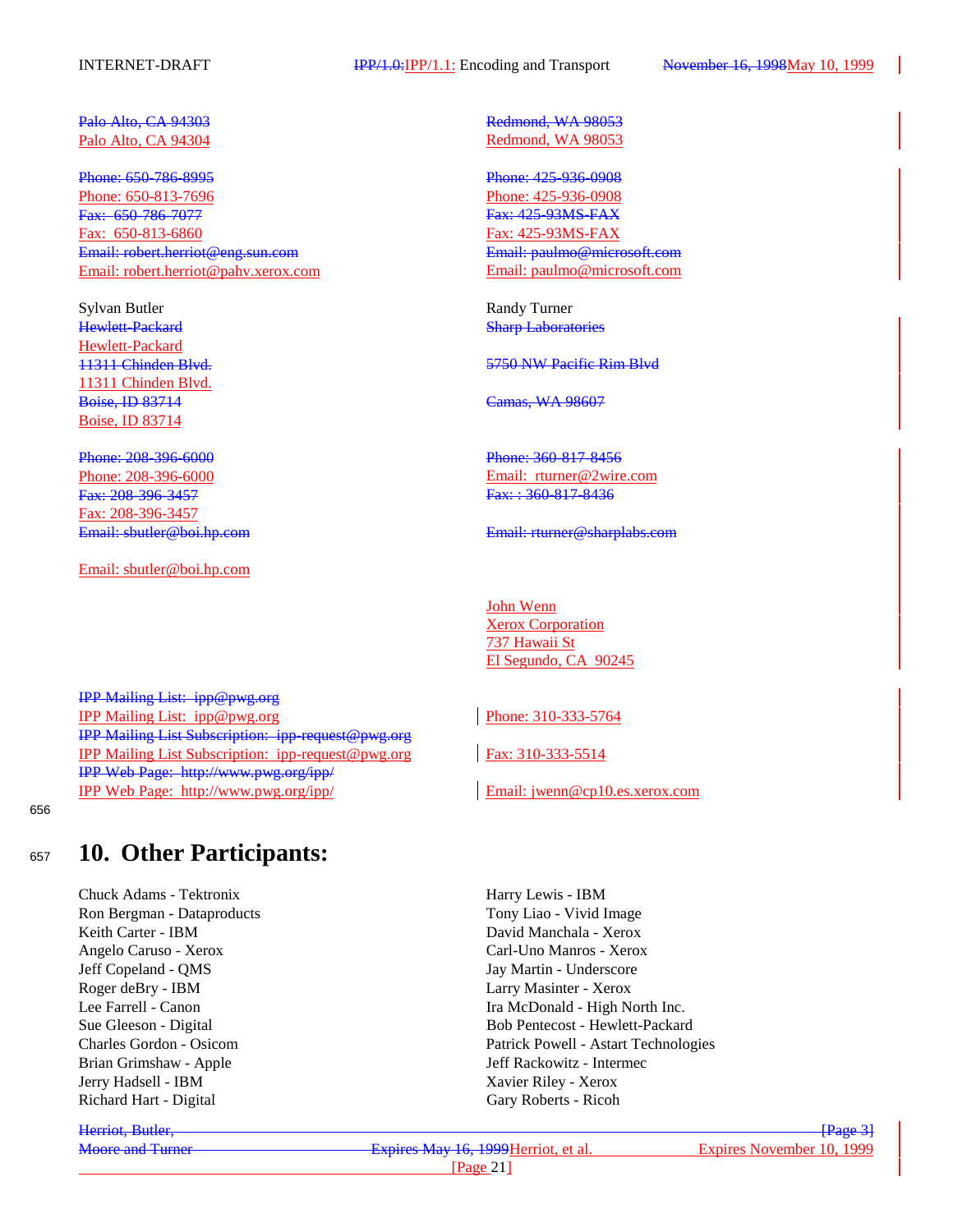Tom Hastings - Xerox Stuart Rowley - Kyocera Stephen Holmstead Richard Schneider - Epson Zhi-Hong Huang - Zenographics Shigern Ueda - Canon Scott Isaacson - Novell Bob Von Andel - Allegro Software Rich Lomicka - Digital William Wagner - Digital Products David Kellerman - Northlake Software Jasper Wong - Xionics Robert Kline - TrueSpectra **Don Wright** - Lexmark Dave Kuntz - Hewlett-Packard Rick Yardumian - Xerox Takami Kurono - Brother Lloyd Young - Lexmark Rich Landau - Digital Peter Zehler - Xerox Greg LeClair - Epson Frank Zhao - Panasonic

Steve Zilles - Adobe

# <sup>658</sup> **11. Appendix A: Protocol Examples**

### <sup>659</sup> **11.1 Print-Job Request**

660 The following is an example of a Print-Job request with job-name, copies, and sides specified. The "ipp-attribute-fidelity" ipp-661 attribute-fidelity" attribute is set to 'true' so that the print request will fail if the "copies" or the "sides" attribute are not supported 662 or their values are not supported.

| Octets                      | <b>Symbolic Value</b>                | <b>Protocol field</b>     |
|-----------------------------|--------------------------------------|---------------------------|
| 0x0100                      | $+ \theta$                           | version-number            |
| 0x0101                      | 1.1                                  | version-number            |
| 0x0002                      | Print-Job                            | operation-id              |
| 0x00000001                  |                                      | request-id                |
| 0x01                        | start operation-attributes           | operation-attributes-tag  |
| 0x47                        | charset type                         | value-tag                 |
| 0x0012                      |                                      | name-length               |
| attributes-charset          | attributes-charset                   | name                      |
| 0x0008                      |                                      | value-length              |
| us-ascii                    | <b>US-ASCII</b>                      | value                     |
| 0x48                        | natural-language type                | value-tag                 |
| 0x001B                      |                                      | name-length               |
| attributes-natural-language | attributes-natural-language          | name                      |
| 0x0005                      |                                      | value-length              |
| en-us                       | $en-US$                              | value                     |
| 0x45                        | uri type                             | value-tag                 |
| 0x000B                      |                                      | name-length               |
| printer-uri                 | printer-uri                          | name                      |
| 0x001A                      |                                      | value-length              |
| 0x0015                      |                                      | value-length              |
| http://forest:631/pinetree  | printer pinetree                     | value                     |
| ipp://forest/pinetree       | printer pinetree                     | value                     |
| 0x42                        | nameWithoutLanguage type             | value-tag                 |
| 0x0008                      |                                      | name-length               |
| job-name                    | job-name                             | name                      |
| 0x0006                      |                                      | value-length              |
| foobar                      | foobar                               | value                     |
| 0x22                        | boolean type                         | value-tag                 |
| 0x16                        |                                      | name-length               |
| Herriot, Butler,            |                                      | [Page 3]                  |
| <b>Moore and Turner</b>     | Expires May 16, 1999 Herriot, et al. | Expires November 10, 1999 |
|                             | [Page 22]                            |                           |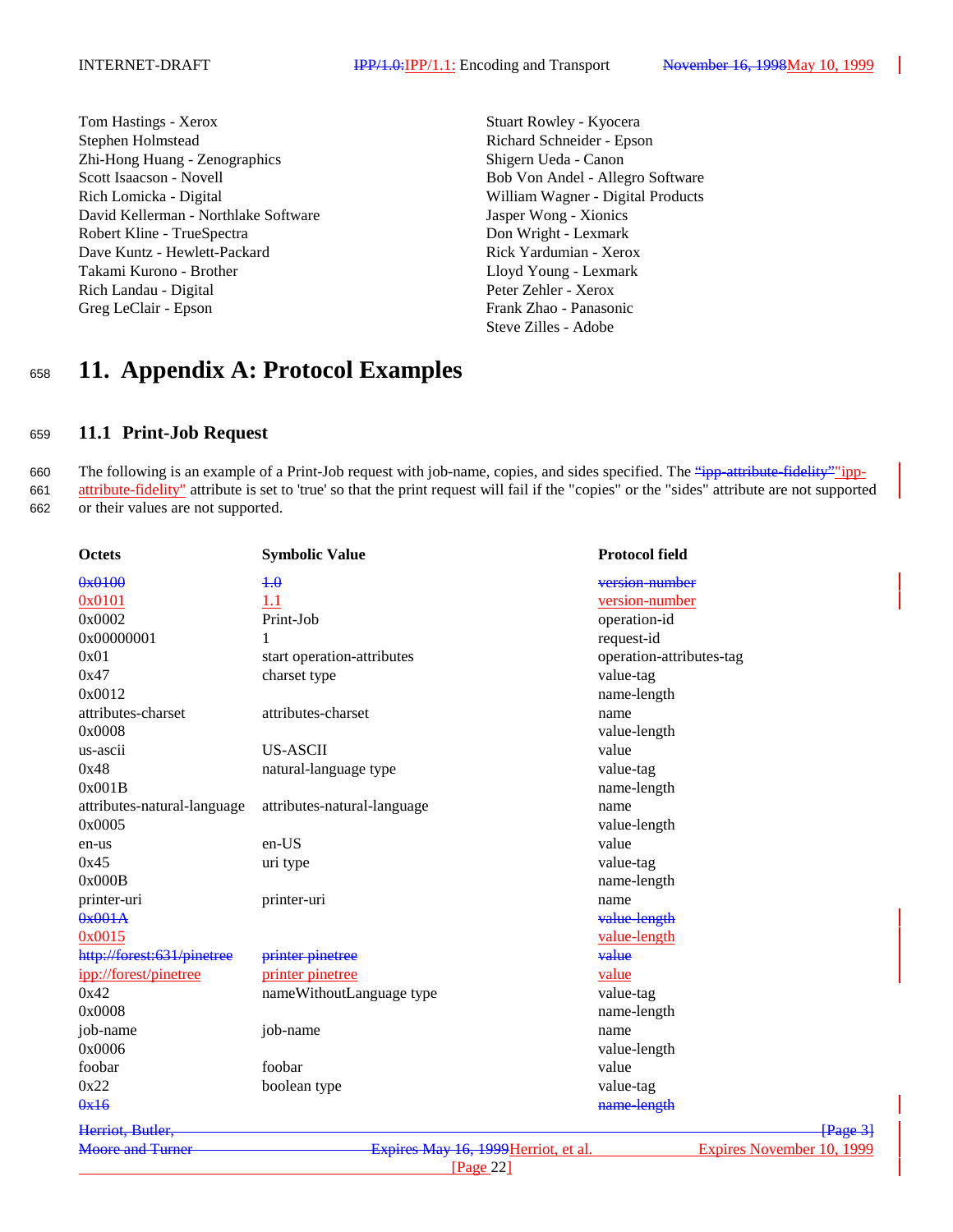| <b>Octets</b>          | <b>Symbolic Value</b>  | <b>Protocol field</b> |
|------------------------|------------------------|-----------------------|
| 0x0016                 |                        | <u>name-length</u>    |
| ipp-attribute-fidelity | ipp-attribute-fidelity | name                  |
| 0x01                   |                        | value-length          |
| 0x0001                 |                        | value-length          |
| 0x01                   | true                   | value                 |
| 0x02                   | start job-attributes   | job-attributes-tag    |
| 0x21                   | integer type           | value-tag             |
| 0x0006                 |                        | name-length           |
| copies                 | copies                 | name                  |
| 0x0004                 |                        | value-length          |
| 0x00000014             | 20                     | value                 |
| 0x44                   | keyword type           | value-tag             |
| 0x0005                 |                        | name-length           |
| sides                  | sides                  | name                  |
| 0x0013                 |                        | value-length          |
| two-sided-long-edge    | two-sided-long-edge    | value                 |
| 0x03                   | end-of-attributes      | end-of-attributes-tag |
| % ! PS                 | $<$ PostScript $>$     | data                  |

## <sup>663</sup> **11.2 Print-Job Response (successful)**

664 Here is an example of a successful Print-Job response to the previous Print-Job request. The printer supported the "copies" and 665 "sides" attributes and their supplied values. The status code returned is 'successful-ok'.

| Octets                      | <b>Symbolic Value</b>       | <b>Protocol field</b>    |
|-----------------------------|-----------------------------|--------------------------|
| 0x0100                      | 4.0                         | version-number           |
| 0x0101                      | 1.1                         | version-number           |
| 0x0000                      | successful-ok               | status-code              |
| 0x00000001                  | 1                           | request-id               |
| 0x01                        | start operation-attributes  | operation-attributes-tag |
| 0x47                        | charset type                | value-tag                |
| 0x0012                      |                             | name-length              |
| attributes-charset          | attributes-charset          | name                     |
| 0x0008                      |                             | value-length             |
| us-ascii                    | US-ASCII                    | value                    |
| 0x48                        | natural-language type       | value-tag                |
| 0x001B                      |                             | name-length              |
| attributes-natural-language | attributes-natural-language | name                     |
| 0x0005                      |                             | value-length             |
| en-us                       | $en-US$                     | value                    |
| 0x41                        | textWithoutLanguage type    | value-tag                |
| 0x000E                      |                             | name-length              |
| status-message              | status-message              | name                     |
| 0x000D                      |                             | value-length             |
| successful-ok               | successful-ok               | value                    |
| 0x02                        | start job-attributes        | job-attributes-tag       |
| 0x21                        | integer                     | value-tag                |
| 0x0006                      |                             | name-length              |
| job-id                      | job-id                      | name                     |
| 0x0004                      |                             | value-length             |
| Herriot, Butler,            |                             | ${Page 3}$               |

Moore and Turner **Expires May 16, 1999** Herriot, et al. Expires November 10, 1999 [Page 23]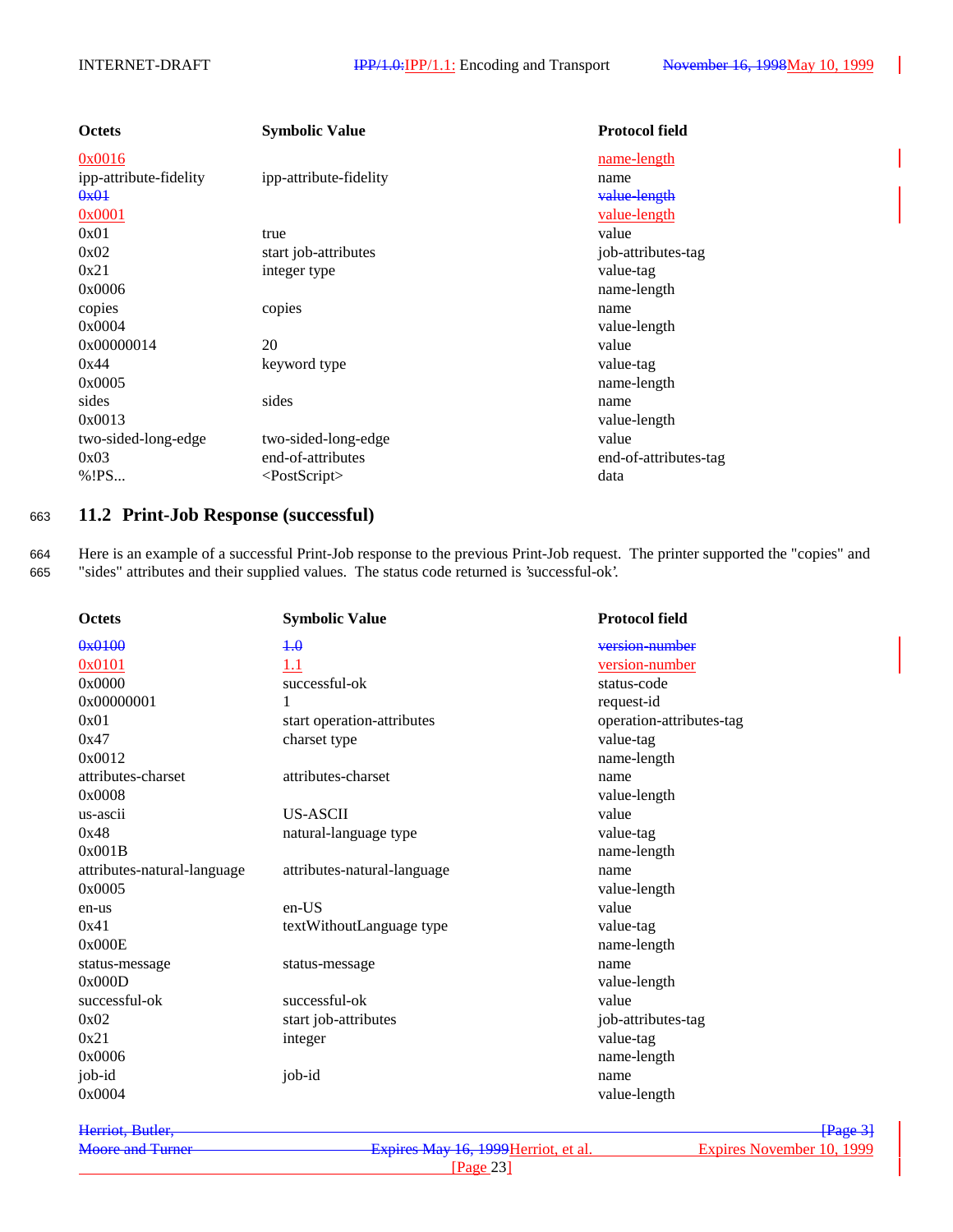| <b>Octets</b>                  | <b>Symbolic Value</b>    | <b>Protocol field</b> |
|--------------------------------|--------------------------|-----------------------|
| 147                            | 147                      | value                 |
| 0x45                           | uri type                 | value-tag             |
| 0x0007                         |                          | name-length           |
| job-uri                        | job-uri                  | name                  |
| $0 \times 001E$                |                          | value-length          |
| 0x0019                         |                          | value-length          |
| http://forest:631/pinetree/123 | job 123 on pinetree      | value                 |
| ipp://forest/pinetree/123      | job 123 on pinetree      | value                 |
| 0x42                           | nameWithoutLanguage type | value-tag             |
| 0x23                           | enum type                | value-tag             |
| 0x0009                         |                          | name-length           |
| job-state                      | job-state                | name                  |
| 0x0004                         |                          | value-length          |
| 0x0003                         | pending                  | value                 |
| 0x03                           | end-of-attributes        | end-of-attributes-tag |

### <sup>666</sup> **11.3 Print-Job Response (failure)**

 Here is an example of an unsuccessful Print-Job response to the previous Print-Job request. It fails because, in this case, the printer does not support the "sides" attribute and because the value '20' for the "copies" attribute is not supported. Therefore, no job is created, and neither a "job-id" nor a "job-uri" operation attribute is returned. The error code returned is 'client-error-attributes-or-values-not-supported' (0x040B).

671

| <b>Octets</b>            | <b>Symbolic Value</b>                           | <b>Protocol field</b>      |
|--------------------------|-------------------------------------------------|----------------------------|
| 0x0100                   | 4.0                                             | version-number             |
| 0x0101                   | 1.1                                             | version-number             |
| 0x040B                   | client-error-attributes-or-values-not-supported | status-code                |
| 0x00000001               | 1                                               | request-id                 |
| 0x01                     | start operation-attributes                      | operation-attribute tag    |
| 0x47                     | charset type                                    | value-tag                  |
| 0x0012                   |                                                 | name-length                |
| attributes-charset       | attributes-charset                              | name                       |
| 0x0008                   |                                                 | value-length               |
| us-ascii                 | <b>US-ASCII</b>                                 | value                      |
| 0x48                     | natural-language type                           | value-tag                  |
| 0x001B                   |                                                 | name-length                |
| attributes-natural-      | attributes-natural-language                     | name                       |
| language                 |                                                 |                            |
| 0x0005                   |                                                 | value-length               |
| en-us                    | $en-US$                                         | value                      |
| 0x41                     | textWithoutLanguage type                        | value-tag                  |
| 0x000E                   |                                                 | name-length                |
| status-message           | status-message                                  | name                       |
| 0x002F                   |                                                 | value-length               |
| client-error-attributes- | client-error-attributes-or-values-not-supported | value                      |
| or-values-not-           |                                                 |                            |
| supported                |                                                 |                            |
| 0x05                     | start unsupported-attributes                    | unsupported-attributes tag |
| 0x21                     | integer type                                    | value-tag                  |
| 0x0006                   |                                                 | name-length                |
|                          |                                                 |                            |

Herriot, Butler, [Page 3] Moore and Turner Expires May 16, 1999 Herriot, et al. Expires November 10, 1999 [Page 24]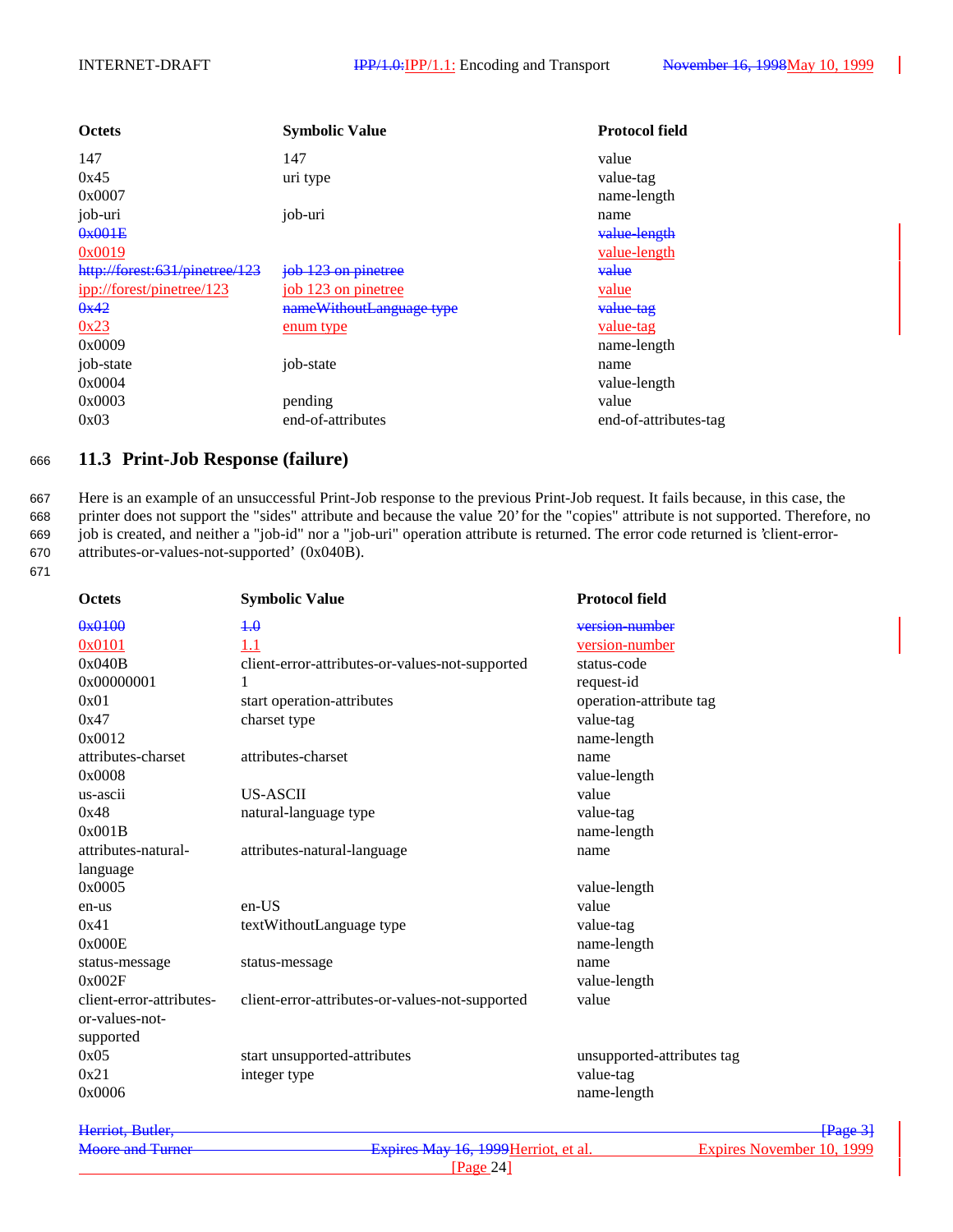| <b>Octets</b>                | <b>Symbolic Value</b>    | <b>Protocol field</b>             |
|------------------------------|--------------------------|-----------------------------------|
| copies<br>0x0004             | copies                   | name<br>value-length              |
| 0x00000014<br>0x10<br>0x0005 | 20<br>unsupported (type) | value<br>value-tag<br>name-length |
| sides<br>0x0000              | sides                    | name<br>value-length              |
| 0x03                         | end-of-attributes        | end-of-attributes-tag             |

### <sup>672</sup> **11.4 Print-Job Response (success with attributes ignored)**

 Here is an example of a successful Print-Job response to a Print-Job request like the previous Print-Job request, except that the 674 value of *'ipp-attribute-fidelity' 'ipp-attribute-fidelity'* is false. The print request succeeds, even though, in this case, the printer supports neither the "sides" attribute nor the value '20' for the "copies" attribute. Therefore, a job is created, and both a "job-id" and a "job-uri" operation attribute are returned. The unsupported attributes are also returned in an Unsupported Attributes Group. The error code returned is 'successful-ok-ignored-or-substituted-attributes''successful-ok-ignored-or-substituted-attributes' (0x0001). 679

| <b>Octets</b>               | <b>Symbolic Value</b>                           | <b>Protocol field</b>      |
|-----------------------------|-------------------------------------------------|----------------------------|
| 0x0100                      | $+ \theta$                                      | version-number             |
| 0x0101                      | 1.1                                             | version-number             |
| 0x0001                      | successful-ok-ignored-or-substituted-attributes | status-code                |
| 0x00000001                  | 1                                               | request-id                 |
| 0x01                        | start operation-attributes                      | operation-attributes-tag   |
| 0x47                        | charset type                                    | value-tag                  |
| 0x0012                      |                                                 | name-length                |
| attributes-charset          | attributes-charset                              | name                       |
| 0x0008                      |                                                 | value-length               |
| us-ascii                    | <b>US-ASCII</b>                                 | value                      |
| 0x48                        | natural-language type                           | value-tag                  |
| 0x001B                      |                                                 | name-length                |
| attributes-natural-language | attributes-natural-language                     | name                       |
| 0x0005                      |                                                 | value-length               |
| en-us                       | en-US                                           | value                      |
| 0x41                        | textWithoutLanguage type                        | value-tag                  |
| 0x000E                      |                                                 | name-length                |
| status-message              | status-message                                  | name                       |
| 0x002F                      |                                                 | value-length               |
| successful-ok-ignored-or-   | successful-ok-ignored-or-substituted-attributes | value                      |
| substituted-attributes      |                                                 |                            |
| 0x05                        | start unsupported-attributes                    | unsupported-attributes tag |
| 0x21                        | integer type                                    | value-tag                  |
| 0x0006                      |                                                 | name-length                |
| copies                      | copies                                          | name                       |
| 0x0004                      |                                                 | value-length               |
| 0x00000014                  | 20                                              | value                      |
| 0x10                        | unsupported (type)                              | value-tag                  |
| 0x0005                      |                                                 | name-length                |
| sides                       | sides                                           | name                       |
| 0x0000                      |                                                 | value-length               |
| 0x02                        | start job-attributes                            | job-attributes-tag         |
| Herriot, Butler,            |                                                 | $\{Page 3\}$               |
| <b>Moore and Turner</b>     | Expires May 16, 1999 Herriot, et al.            | Expires November 10, 1999  |
|                             | [Page 25]                                       |                            |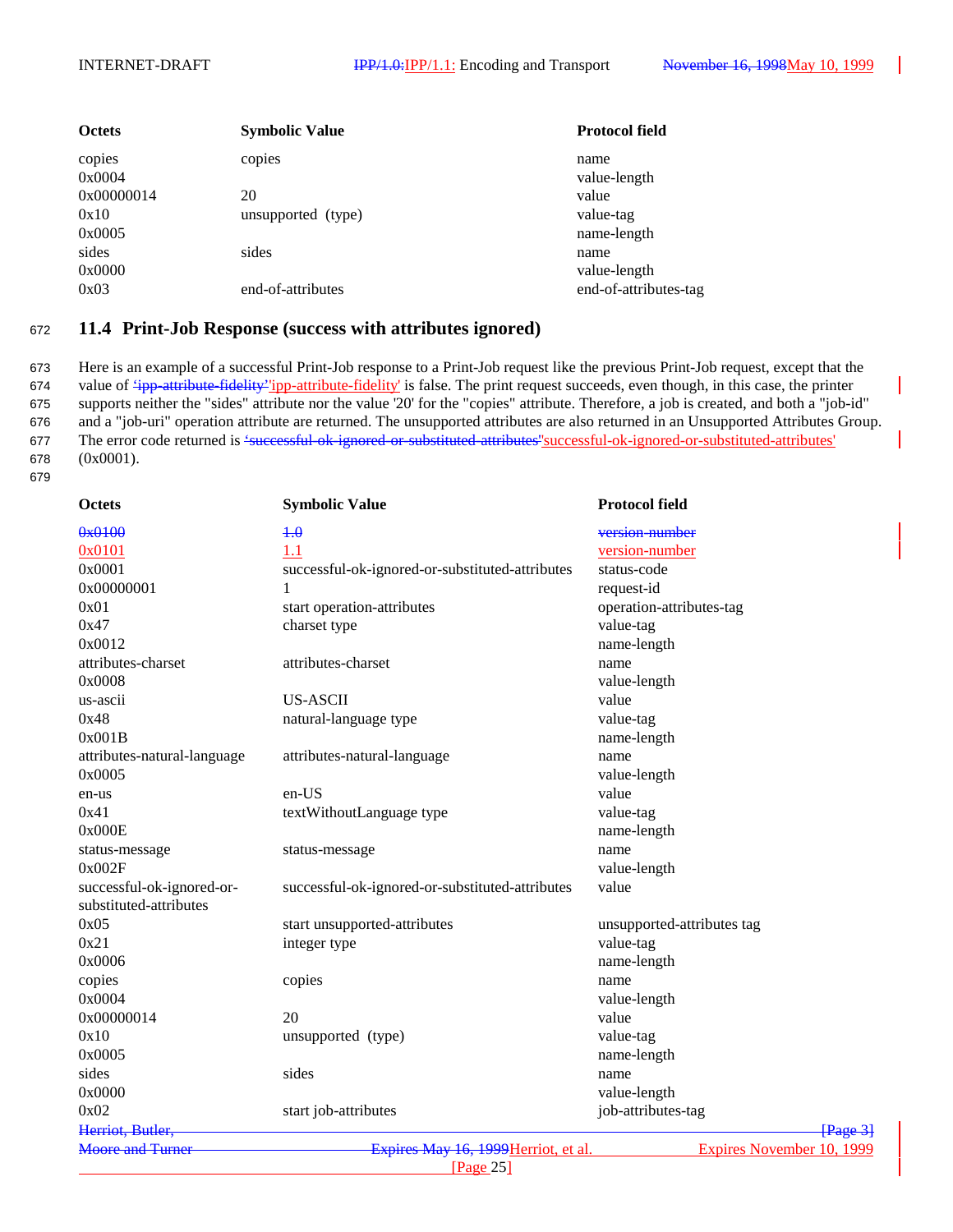| Octets                         | <b>Symbolic Value</b>    | <b>Protocol field</b> |
|--------------------------------|--------------------------|-----------------------|
| 0x21                           | integer                  | value-tag             |
| 0x0006                         |                          | name-length           |
| job-id                         | job-id                   | name                  |
| 0x0004                         |                          | value-length          |
| 147                            | 147                      | value                 |
| 0x45                           | uri type                 | value-tag             |
| 0x0007                         |                          | name-length           |
| job-uri                        | job-uri                  | name                  |
| 0x001E                         |                          | value-length          |
| 0x0019                         |                          | value-length          |
| http://forest:631/pinetree/123 | job 123 on pinetree      | value                 |
| ipp://forest/pinetree/123      | job 123 on pinetree      | value                 |
| 0x42                           | nameWithoutLanguage type | value-tag             |
| 0x23                           | <u>enum type</u>         | <u>value-tag</u>      |
| 0x0009                         |                          | name-length           |
| job-state                      | job-state                | name                  |
| 0x0004                         |                          | value-length          |
| 0x0003                         | pending                  | value                 |
| 0x03                           | end-of-attributes        | end-of-attributes-tag |

680

## <sup>681</sup> **11.5 Print-URI Request**

682 The following is an example of Print-URI request with copies and job-name parameters:

| <b>Octets</b>             | <b>Symbolic Value</b>       |                                      | <b>Protocol field</b>     |
|---------------------------|-----------------------------|--------------------------------------|---------------------------|
| 0x0100                    | $+0$                        |                                      | version-number            |
| 0x0101                    | 1.1                         |                                      | version-number            |
| 0x0003                    | Print-URI                   |                                      | operation-id              |
| 0x00000001                |                             |                                      | request-id                |
| 0x01                      | start operation-attributes  |                                      | operation-attributes-tag  |
| 0x47                      | charset type                |                                      | value-tag                 |
| 0x0012                    |                             |                                      | name-length               |
| attributes-charset        | attributes-charset          |                                      | name                      |
| 0x0008                    |                             |                                      | value-length              |
| us-ascii                  | <b>US-ASCII</b>             |                                      | value                     |
| 0x48                      | natural-language type       |                                      | value-tag                 |
| 0x001B                    |                             |                                      | name-length               |
| attributes-natural-       | attributes-natural-language |                                      | name                      |
| language                  |                             |                                      |                           |
| 0x0005                    |                             |                                      | value-length              |
| en-us                     | en-US                       |                                      | value                     |
| 0x45                      | uri type                    |                                      | value-tag                 |
| 0x000B                    |                             |                                      | name-length               |
| printer-uri               | printer-uri                 |                                      | name                      |
| 0x001A                    |                             |                                      | value-length              |
| 0x0015                    |                             |                                      | value-length              |
| http://forest:631/pinetre | printer pinetree            |                                      | value                     |
| e                         |                             |                                      |                           |
| ipp://forest/pinetree     | printer pinetree            |                                      | value                     |
|                           |                             |                                      |                           |
| Herriot, Butler,          |                             |                                      | $\text{Page 3}$           |
| <b>Moore and Turner</b>   |                             | Expires May 16, 1999 Herriot, et al. | Expires November 10, 1999 |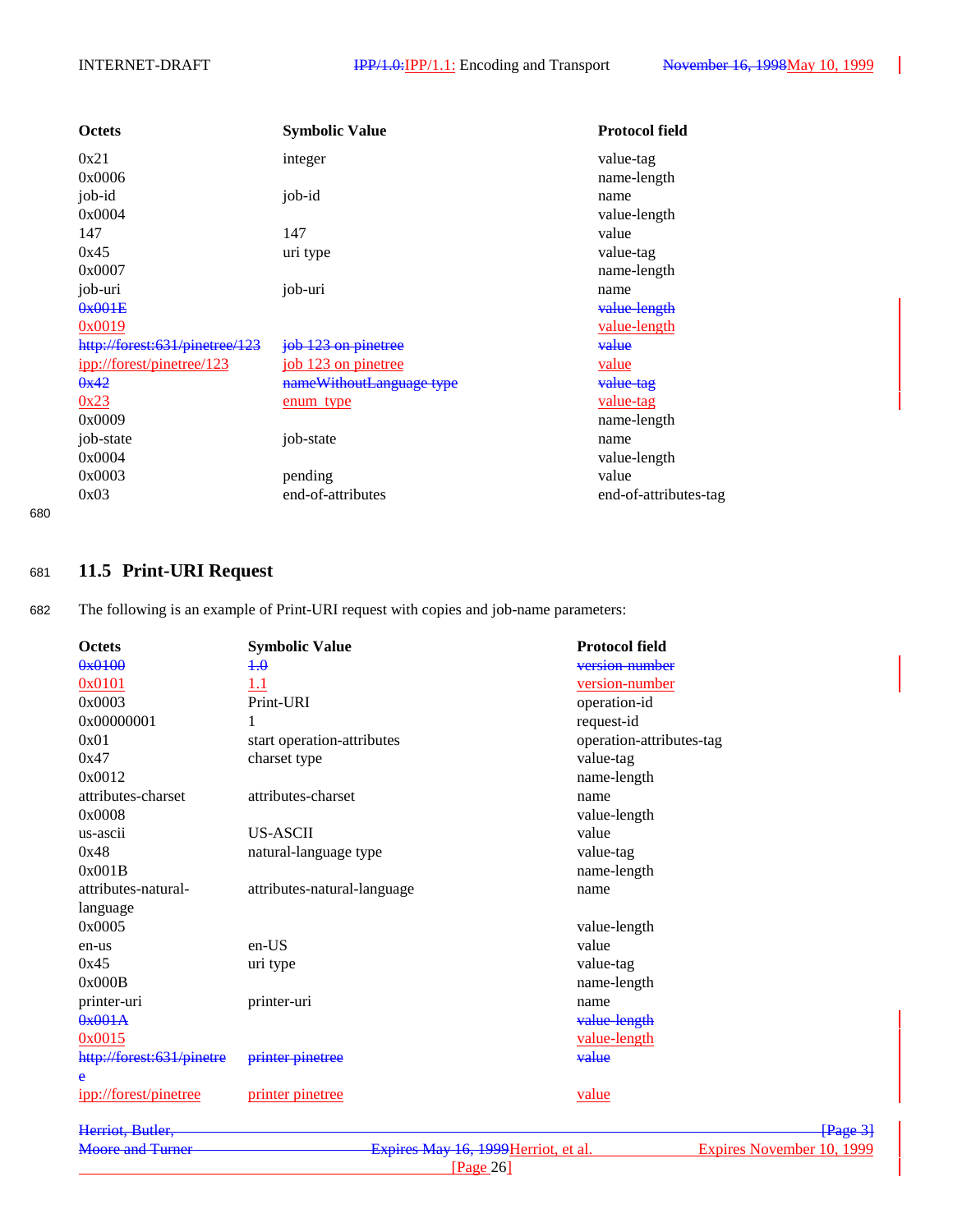| <b>Octets</b>     | <b>Symbolic Value</b>    | <b>Protocol field</b> |
|-------------------|--------------------------|-----------------------|
| 0x45              | uri type                 | value-tag             |
| 0x000C            |                          | name-length           |
| document-uri      | document-uri             | name                  |
| 0x11              |                          | value-length          |
| 0x0011            |                          | <u>value-length</u>   |
| ftp://foo.com/foo | ftp://foo.com/foo        | value                 |
| 0x42              | nameWithoutLanguage type | value-tag             |
| 0x0008            |                          | name-length           |
| job-name          | job-name                 | name                  |
| 0x0006            |                          | value-length          |
| foobar            | foobar                   | value                 |
| 0x02              | start job-attributes     | job-attributes-tag    |
| 0x21              | integer type             | value-tag             |
| 0x0006            |                          | name-length           |
| copies            | copies                   | name                  |
| 0x0004            |                          | value-length          |
| 0x00000001        | 1                        | value                 |
| 0x03              | end-of-attributes        | end-of-attributes-tag |

## <sup>683</sup> **11.6 Create-Job Request**

684 The following is an example of Create-Job request with no parameters and no attributes:

| <b>Octets</b>              | <b>Symbolic Value</b>       | <b>Protocol field</b>    |
|----------------------------|-----------------------------|--------------------------|
| 0x0100                     | $+ \theta$                  | version-number           |
| 0x0101                     | $1.1\,$                     | version-number           |
| 0x0005                     | Create-Job                  | operation-id             |
| 0x00000001                 |                             | request-id               |
| 0x01                       | start operation-attributes  | operation-attributes-tag |
| 0x47                       | charset type                | value-tag                |
| 0x0012                     |                             | name-length              |
| attributes-charset         | attributes-charset          | name                     |
| 0x0008                     |                             | value-length             |
| us-ascii                   | <b>US-ASCII</b>             | value                    |
| 0x48                       | natural-language type       | value-tag                |
| 0x001B                     |                             | name-length              |
| attributes-natural-        | attributes-natural-language | name                     |
| language                   |                             |                          |
| 0x0005                     |                             | value-length             |
| en-us                      | $en-US$                     | value                    |
| 0x45                       | uri type                    | value-tag                |
| 0x000B                     |                             | name-length              |
| printer-uri                | printer-uri                 | name                     |
| 0x001A                     |                             | value-length             |
| 0x0015                     |                             | value-length             |
| http://forest:631/pinetree | printer pinetree            | value                    |
| ipp://forest/pinetree      | printer pinetree            | value                    |
| 0x03                       | end-of-attributes           | end-of-attributes-tag    |

## <sup>685</sup> **11.7 Get-Jobs Request**

686 The following is an example of Get-Jobs request with parameters but no attributes:

| Herriot, Butler,        |                                      | $\text{Case}$             |
|-------------------------|--------------------------------------|---------------------------|
| <b>Moore and Turner</b> | Expires May 16, 1999 Herriot, et al. | Expires November 10, 1999 |
|                         | Page                                 |                           |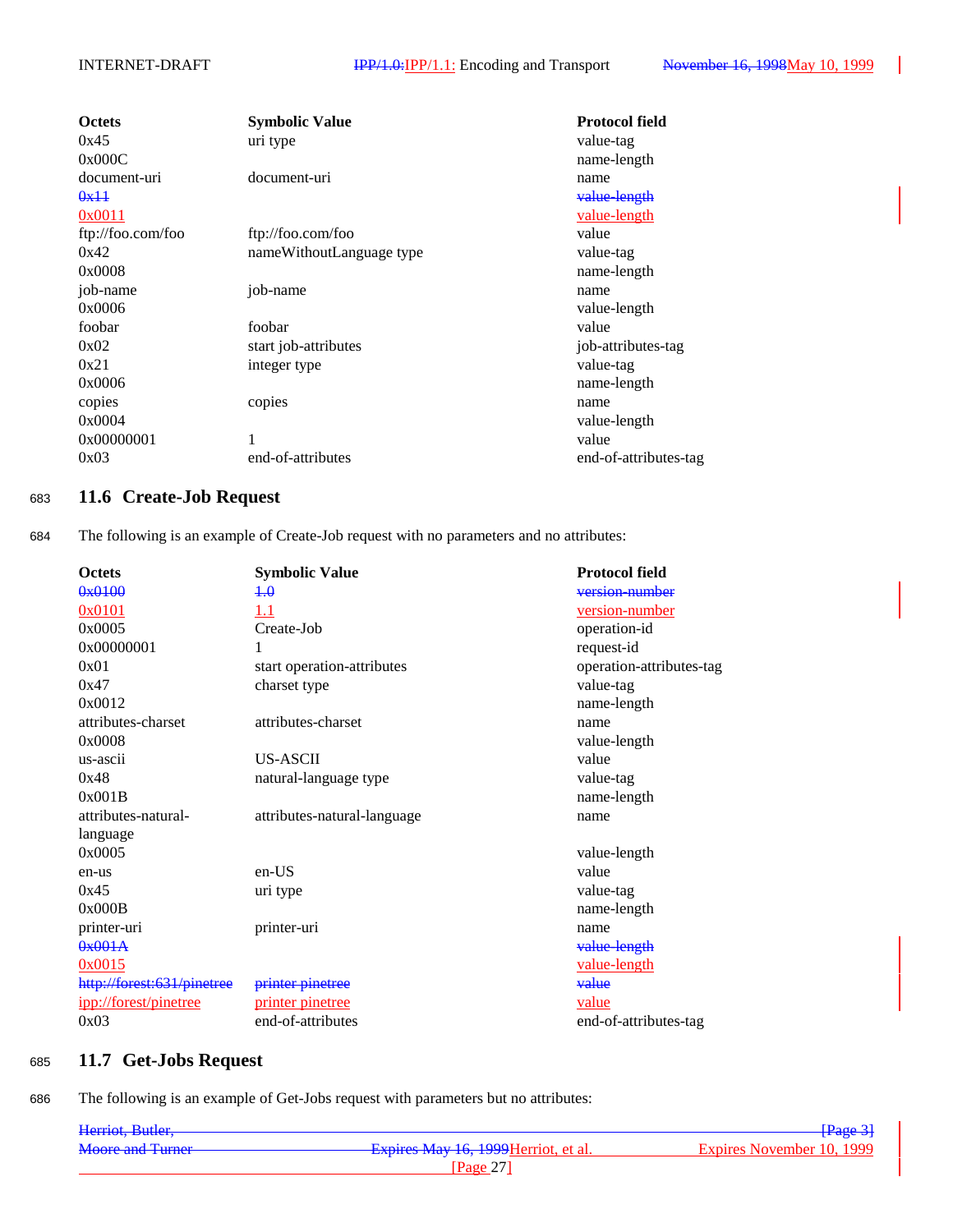| <b>Octets</b>               | <b>Symbolic Value</b>       | <b>Protocol</b> |
|-----------------------------|-----------------------------|-----------------|
| 0x0100                      | $+0$                        | version-n       |
| 0x0101                      | 1.1                         | version-n       |
| 0x000A                      | Get-Jobs                    | operation       |
| 0x00000123                  | 0x123                       | request-io      |
| 0x01                        | start operation-attributes  | operation       |
| 0x47                        | charset type                | value-tag       |
| 0x0012                      |                             | name-len        |
| attributes-charset          | attributes-charset          | name            |
| 0x0008                      |                             | value-len       |
| us-ascii                    | <b>US-ASCII</b>             | value           |
| 0x48                        | natural-language type       | value-tag       |
| 0x001B                      |                             | name-len        |
| attributes-natural-language | attributes-natural-language | name            |
| 0x0005                      |                             | value-len       |
| en-us                       | en-US                       | value           |
| 0x45                        | uri type                    | value-tag       |
| 0x000B                      |                             | name-len        |
| printer-uri                 | printer-uri                 | name            |
| 0x001A                      |                             | value-len       |
| 0x0015                      |                             | value-len       |
| http://forest:631/pinetree  | printer pinetree            | value           |
| ipp://forest/pinetree       | printer pinetree            | value           |
| 0x21                        | integer type                | value-tag       |
| 0x0005                      |                             | name-len        |
| limit                       | limit                       | name            |
| 0x0004                      |                             | value-len       |
| 0x00000032                  | 50                          | value           |
| 0x44                        | keyword type                | value-tag       |
| 0x0014                      |                             | name-len        |
| requested-attributes        | requested-attributes        | name            |
| 0x0006                      |                             | value-len       |
| job-id                      | job-id                      | value           |
| 0x44                        | keyword type                | value-tag       |
| 0x0000                      | additional value            | name-len        |
| 0x0008                      |                             | value-len       |
| job-name                    | job-name                    | value           |
| 0x44                        | keyword type                | value-tag       |
| 0x0000                      | additional value            | name-len        |
| 0x000F                      |                             | value-len       |
| document-format             | document-format             | value           |
| 0x03                        | end-of-attributes           | end-of-at       |
|                             |                             |                 |

# **Protocol field** version-number version-number operation-id request-id operation-attributes-tag name-length value-length name-length value-length name-length value-length value-length value-tag name-length value-length name-length value-length name-length value-length name-length value-length end-of-attributes-tag

### <sup>687</sup> **11.8 Get-Jobs Response**

688 The following is an of Get-Jobs response from previous request with 3 jobs. The Printer returns no information about the second 689 job (because of security reasons):

| <b>Octets</b>           | <b>Symbolic Value</b> |                                      | <b>Protocol field</b>     |  |
|-------------------------|-----------------------|--------------------------------------|---------------------------|--|
| $0 \times 0100$         | $+0$                  |                                      | version-number            |  |
| 0x0101                  | 1.1                   |                                      | version-number            |  |
| 0x0000                  | successful-ok         |                                      | status-code               |  |
| 0x00000123              | 0x123                 |                                      | request-id (echoed back)  |  |
| Herriot, Butler,        |                       |                                      | [Page 3]                  |  |
| <b>Moore and Turner</b> |                       | Expires May 16, 1999 Herriot, et al. | Expires November 10, 1999 |  |

[Page 28]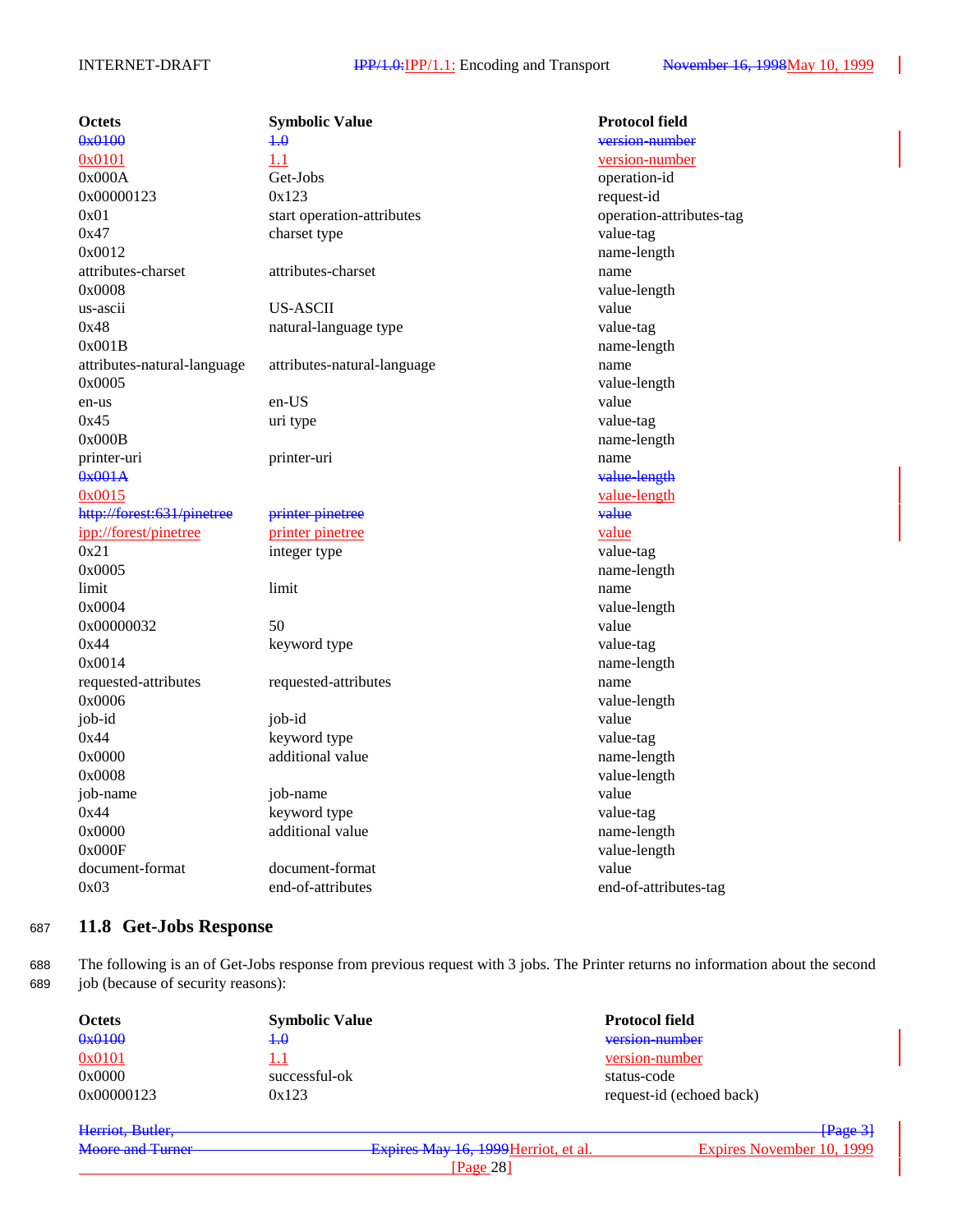isch guet isch guet name

**Octets Symbolic Value Protocol field** 0x01 start operation-attributes operation-attribute-tag 0x47 charset type value-tag 0x0012 name-length attributes-charset attributes-charset name 0x000A value-length ISO-8859-1 ISO-8859-1 value 0x48 natural-language type value-tag 0x001B name-length attributes-natural-language attributes-natural-language name 0x0005 value-length en-us en-US value 0x41 textWithoutLanguage type value-tag 0x000E name-length status-message status-message name 0x000D value-length successful-ok successful-ok value 0x02 start job-attributes (1st object) job-attributes-tag 0x21 integer type value-tag 0x0006 name-length job-id job-id name 0x0004 value-length 147 value 0x36 nameWithLanguage value-tag 0x0008 name-length job-name job-name name 0x000C value-length 0x0005 sub-value-length fr-ca fr-CA value 0x0003 sub-value-length fou **fou fou fou have fou have have have have have have have have h** 0x02 start job-attributes (2nd object) job-attributes-tag 0x02 start job-attributes (3rd object) job-attributes-tag 0x21 integer type value-tag 0x0006 name-length job-id job-id name 0x0004 value-length 148 value 148 value 0x36 nameWithLanguage value-tag 0x0008 name-length job-name job-name name 0x0012 value-length 0x0005 sub-value-length de-CH de-CH value 0x0009 sub-value-length

0x03 end-of-attributes end-of-attributes-tag

| Herriot, Butler,        |  |
|-------------------------|--|
|                         |  |
| <b>Moore and Turner</b> |  |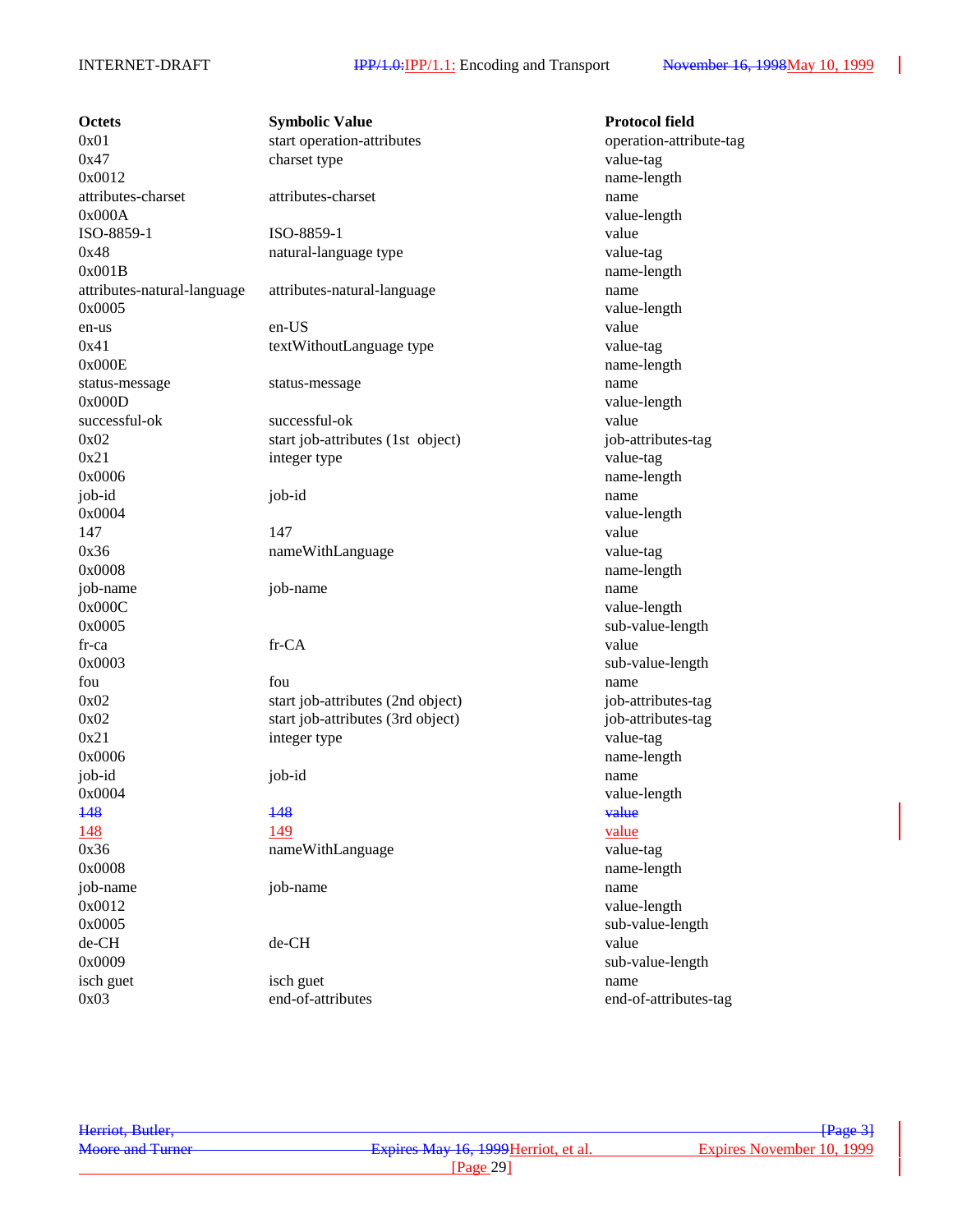# **12. Appendix C: Registration of MIME Media Type Information for "application/ipp"**

 This appendix contains the information that IANA requires for registering a MIME media type. The information following this 693 paragraph will be forwarded to IANA to register application/ipp whose contents are defined in Section  $3 \frac{\text{m}}{\text{s}}$  Encoding of the 694 Operation Layer<sup>2'"</sup> in this document:

**MIME type name:** application

#### **MIME subtype name:** ipp

 A Content-Type of "application/ipp" indicates an Internet Printing Protocol message body (request or response). Currently there 698 is one version:  $IPP/1.0, IPP/1.1$ , whose syntax is described in Section 3 "Encoding of the Operation Layer" of [ipp-pro], and whose semantics are described in [ipp-mod].

- **Required parameters:** none
- **Optional parameters:** none
- **Encoding considerations:**

 IPP/1.0IPP/1.1 protocol requests/responses MAY contain long lines and ALWAYS contain binary data (for example attribute value lengths).

#### **Security considerations:**

 IPP/1.0IPP/1.1 protocol requests/responses do not introduce any security risks not already inherent in the underlying transport protocols. Protocol mixed-version interworking rules in [ipp-mod] as well as protocol encoding rules in [ipp-pro] are complete and unambiguous.

#### **Interoperability considerations:**

 IPP/1.0IPP/1.1 requests (generated by clients) and responses (generated by servers) MUST comply with all conformance requirements imposed by the normative specifications [ipp-mod] and [ipp-pro]. Protocol encoding rules specified in [ipp-pro] are comprehensive, so that interoperability between conforming implementations is guaranteed (although support for specific 713 optional features is not ensured). Both the "charset" and "natural-language" of all IPP/1.0IPP/1.1 attribute values which are a LOCALIZED-STRING are explicit within IPP protocol requests/responses (without recourse to any external information in HTTP, SMTP, or other message transport headers).

#### **Published specification:**

- [ipp-mod] Isaacson, S., deBry, R., Hastings, T., Herriot, R., Powell, P., "Internet Printing Protocol/1.0: Model and Semantics" draft-ietf-ipp-mod-11.txt, November, 1998."Internet Printing Protocol/1.1: Model and Semantics" draft-ietf-ipp-model-v11-00.txt, February, 1999.
- [ipp-pro] Herriot, R., Butler, S., Moore, P., Tuner, R., "Internet Printing Protocol/1.0: Encoding and Transport", draft-ietf- ipp-pro-07.txt, November, 1998.Turner, R., "Internet Printing Protocol/1.1: Encoding and Transport", draft-ietf-ipp-protocol-v11-00.txt, February, 1999.
- **Applications which use this media type:**

| Herriot, Butler,        |                                      | $\frac{1}{2}$ $\frac{1}{2}$ $\frac{1}{2}$ $\frac{1}{2}$ $\frac{1}{2}$ $\frac{1}{2}$ $\frac{1}{2}$ $\frac{1}{2}$ $\frac{1}{2}$ $\frac{1}{2}$ $\frac{1}{2}$ $\frac{1}{2}$ $\frac{1}{2}$ $\frac{1}{2}$ $\frac{1}{2}$ $\frac{1}{2}$ $\frac{1}{2}$ $\frac{1}{2}$ $\frac{1}{2}$ $\frac{1}{2}$ $\frac{1}{2}$ $\frac{1}{2}$ |
|-------------------------|--------------------------------------|---------------------------------------------------------------------------------------------------------------------------------------------------------------------------------------------------------------------------------------------------------------------------------------------------------------------|
|                         |                                      |                                                                                                                                                                                                                                                                                                                     |
| <b>Moore and Turner</b> | Expires May 16, 1999 Herriot, et al. | Expires November 10, 1999                                                                                                                                                                                                                                                                                           |
|                         |                                      |                                                                                                                                                                                                                                                                                                                     |
|                         | Page 30                              |                                                                                                                                                                                                                                                                                                                     |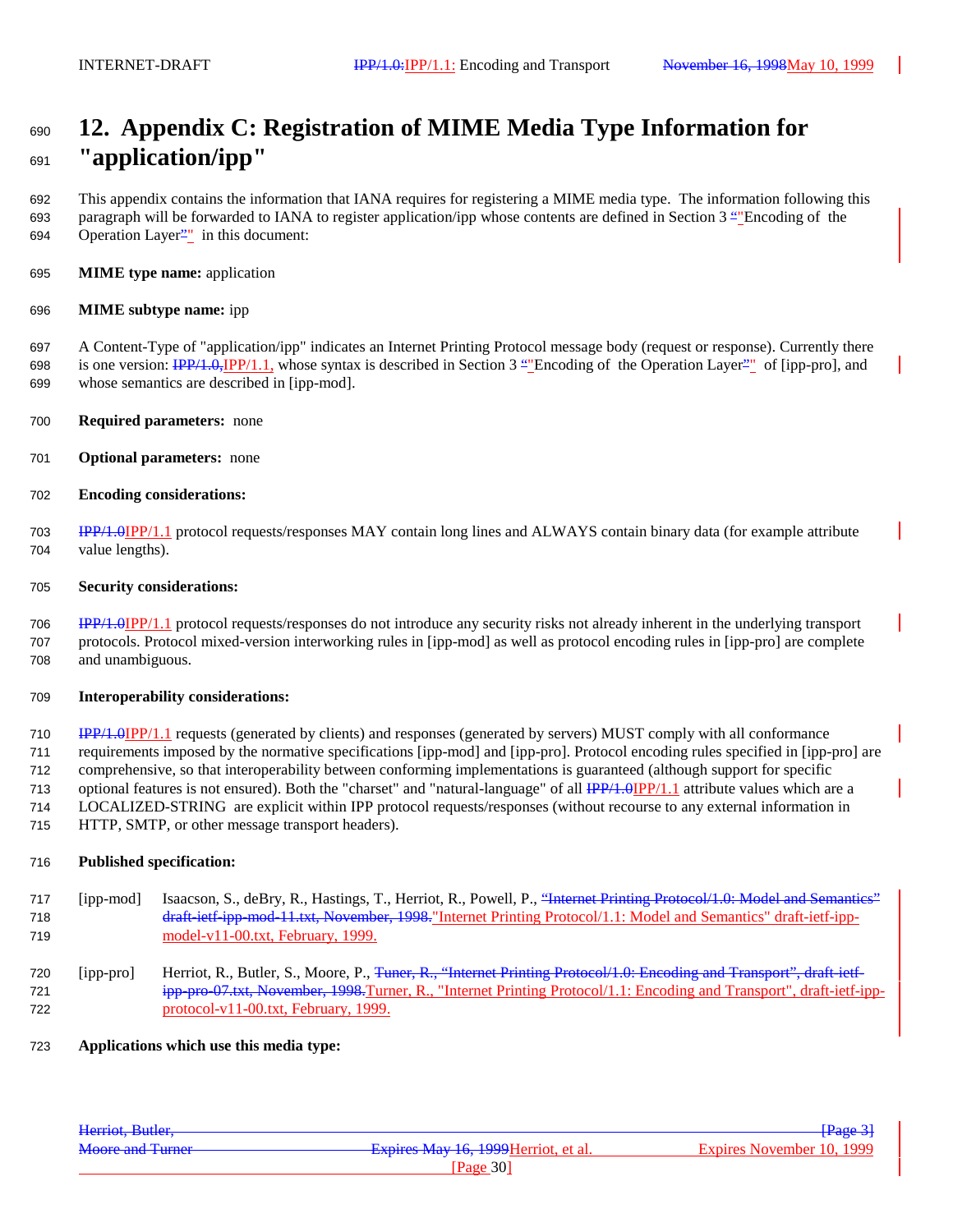- Internet Printing Protocol (IPP) print clients and print servers, communicating using HTTP/1.1 (see [IPP-PRO]), SMTP/ESMTP,
- FTP, or other transport protocol. Messages of type "application/ipp" are self-contained and transport-independent, including
- "charset" and "natural-language" context for any LOCALIZED-STRING value.

### **Person & email address to contact for further information:**

- 728 Scott A. Isaacson
- 729 Novell, Inc.
- 730 122 E 1700 S
- 731 Provo, UT 84606
- Phone: 801-861-7366
- Fax: 801-861-4025
- Email: sisaacson@novell.comTom Hastings
- Xerox Corporation
- 737 Hawaii St. ESAE-231
- El Segundo, CA
- Phone: 310-333-6413
- Fax: 310-333-5514
- Email: thastings@cp10.es.xerox.com

or

- Robert Herriot
- 743 Sun Microsystems Inc.
- 901 San Antonio Road, MPK-17
- Palo Alto, CA 94303
- Phone: 650-786-8995
- 747 Fax: 650-786-7077
- Email: robert.herriot@eng.sun.comXerox Corporation
- 749 3400 Hillview Ave., Bldg #1
- Palo Alto, CA 94304
- Phone: 650-813-7696
- Fax: 650-813-6860
- Email: robert.herriot@pahv.xerox.com
- **Intended usage:**
- COMMON

# **13. Appendix D: Changes from IPP /1.0**

- IPP/1.1 is identical to IPP/1.0 with the follow changes:
- 758 1. Attributes values that identify a printer or job object use a new 'ipp' scheme. The 'http' and 'https' schemes are supported only for backward compatibility. See section 5.
- 2. New requirement for support of Digest Authentication. See Section 7.1
- Herriot, Butler, [Page 3] Moore and Turner **Expires May 16, 1999** Herriot, et al. **Expires November 10**, 1999 [Page 31] 3. TLS is recommended for channel security. In addition, SSL3 may be supported for backward compatibility. See Section 7.2